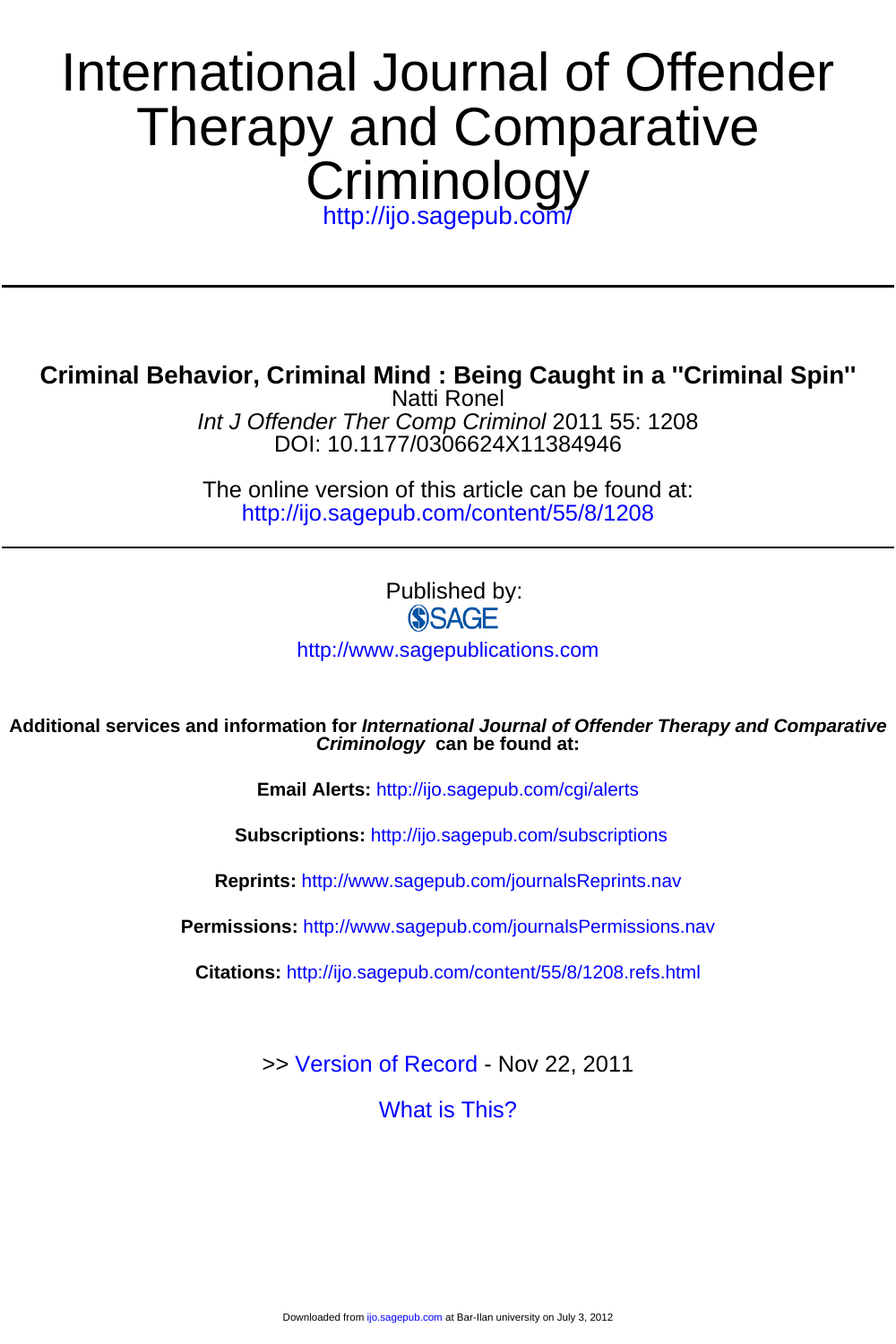# **Criminal Behavior, Criminal Mind: Being Caught in a "Criminal Spin"**

International Journal of Offender Therapy and Comparative Criminology 55(8) 1208–1233 © 2011 SAGE Publications Reprints and permission: sagepub.com/journalsPermissions.nav DOI: 10.1177/0306624X11384946 http://ijo.sagepub.com



# **Natti Ronel**

#### **Abstract**

The innovative theory of the "criminal spin" presents a phenomenological description and interpretation of criminal conduct. The theory indicates a process that occurs in different phases of criminality, involving an escalation of criminal activity, thinking, and emotions that run beyond self-control, sometimes contrary to initial decision. Its phenomenology indicates an interaction between individual, group, and situation and a growing self-centeredness with two leading motives: "I can" and "I must." The first denotes a perceived legitimacy and capability to perform criminal conduct. The second reflects an existential threat and a belief that it must be removed by any action. These motives may operate in an acute or a chronic phase, within individuals, groups, or societies. The spin is a detectable process with known characteristics and prognosis. Implications for intervention are outlined.

#### **Keywords**

criminal spin, phenomenology, self-centeredness

# **Introduction**

Most people and cultures are familiar with the concept of criminality. Although the content and definitions of criminality vary across cultures and time, the notion itself has been enduring and universal ever since "Cain killed Abel." Although criminality as a core quality of related phenomena is generally recognized by lay people, professionals, and scholars, it evokes many different, sometimes contradicting descriptions, insights, and understandings. My aim here is to present an innovative, integrative concept of

<sup>1</sup> Bar-Ilan University, Ramat-Gan, Israel

**Corresponding Author:**

Natti Ronel, Department of Criminology, Bar-Ilan University, Ramat-Gan, 52900, Israel Email: roneln@mail.biu.ac.il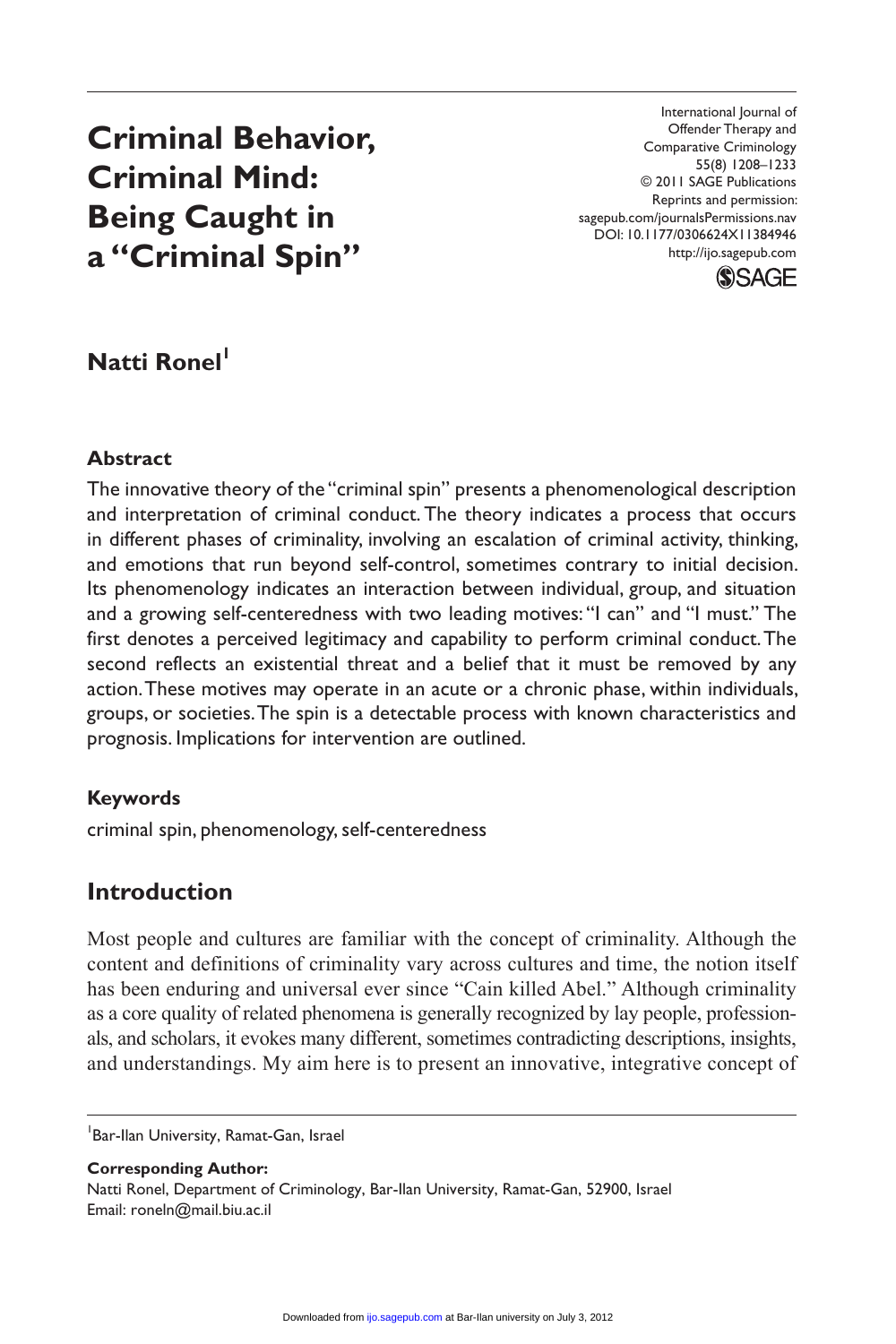criminality, which I call *the criminal spin*, and to outline several of its characteristics that are manifested in different criminal behaviors.

Criminological writing is often content-dependent, describing and explaining certain criminality within a certain context, such as the development of the criminal career (Blumstein, Cohen, & Farrington, 1988), the influence of gang membership on criminality (Battin, Hill, Abbott, Catalano, & Hawkins, 1998), gender and crime (Tracy, Kempf-Leonard, & Abramoske-James, 2009), corporate offenses (Piquero, Schoepfer, & Langton, 2008), and the like. Moreover, according to Muftić (2009), criminological writing usually focuses either on the micro level (characteristics of individuals) or the macro level (characteristics outside individuals) and ignores the complexity of human and criminal behavior. Content- and context-dependent as well single-leveled theories are usually effective in explaining some of the complex phenomena of criminality. However, in cases where the content of inquiry is multifaceted, each of its different aspects may call for different explanations (e.g., Klein, 1998). The result is an accumulation of various criminological theories (Hagan, 1988; Shoam, Adad, & Rahav, 2004) that are based on different, sometimes contradicting assumptions (Young, 1981). One may ask whether it is possible to synthesize several dissimilar understandings of this wide, culturally dependent, yet universal and everlasting, field of study (Arrigo, 2001). To date, causal and structural formulations designed to describe and explain the existence of crime (Polizzi & Arrigo, 2009) have not provided such a unified theory of criminality.

Phenomenological criminology, however, meets this challenge from a different perspective. Originally, phenomenology was created as the science of the "pure" human consciousness that observes and interprets phenomena that appear in front of the human mind (Bruyn, 1966; Kockelmans, 1987). The phenomenological mode of inquiry attempts to reach into the phenomenological unity of social life (Husserl, 1952), which exists independent of individual experiences. Accordingly, phenomenological criminology attempts to explore the phenomenological nature of criminality independent of its particular causes, content, cultural background, or individual experience. The subject of investigation is criminality itself, as a human experience within human consciousness (Katz, 2002). This category of phenomena has two aspects: (a) criminality as an identifiable consciousness—a being in the world (Crewe & Lippens, 2009) that accompanies criminal behaviors of individuals, groups or societies, and cultures; and (b) the perception of criminality and its impact by noncriminal others. My focus here is on the first aspect, that is, on the phenomenological meaning and nature of the criminal mind, intention, and behavior.

In light of the complexity, social context, and power distribution of defining certain acts and accompanying consciousness as criminal, I limit the discussion here to those behaviors that most people in most social, cultural, or individual contexts (including the very actors!) would consider as inappropriate and criminal when inflicted upon themselves, such as violence, property offenses, assaults, neglect, and so forth (a limited criminological understanding of the negative formulation of the golden rule; see, e.g., Reinikainen, 2005). This also includes behaviors of an addictive nature, such as drug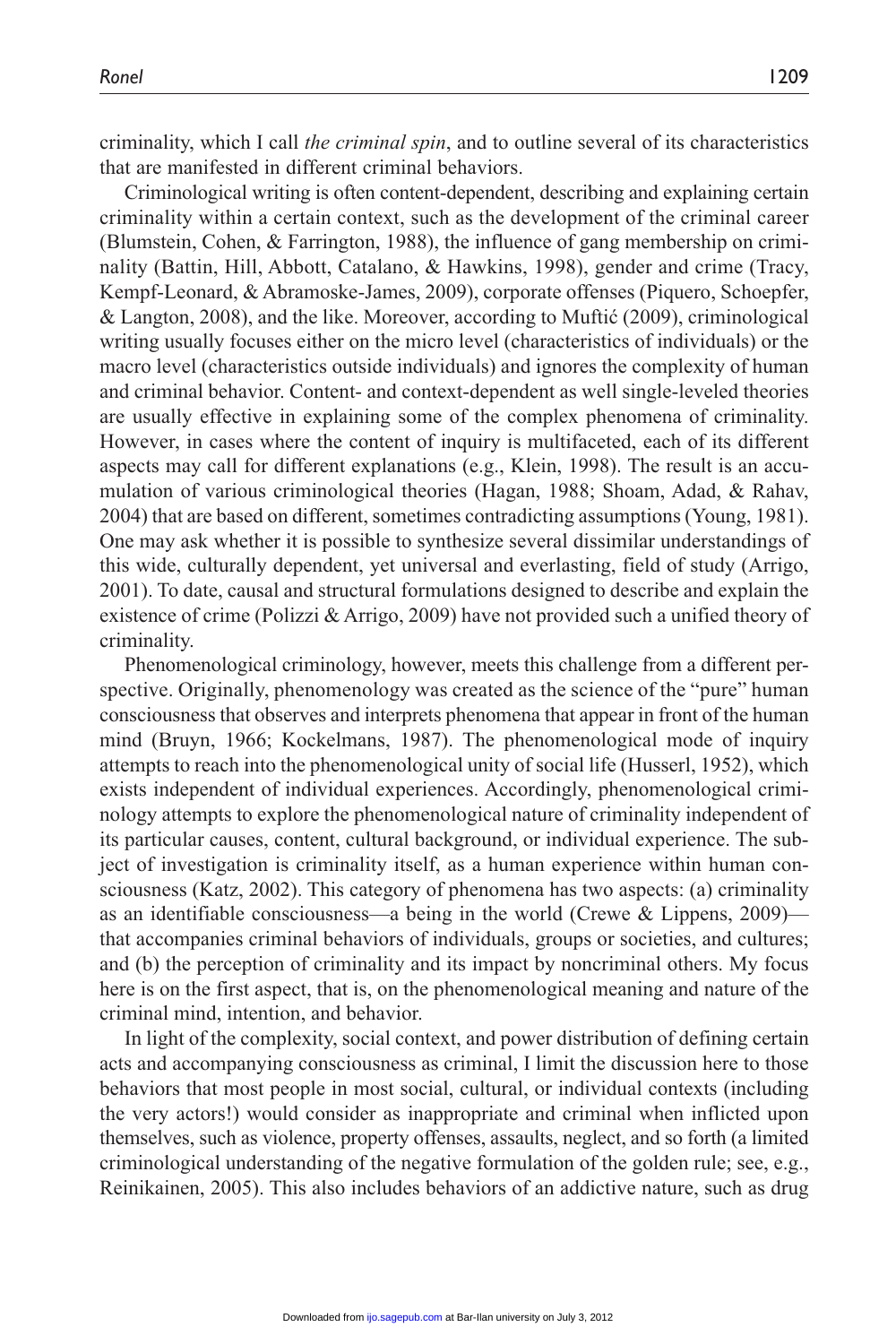abuse, gambling, and sex addiction, without taking any stance regarding their legitimacy. Following Levinas (2004), the following relates to a meaning of criminality as a universal phenomenon that stands beyond relative power-, context-, or culture-dependent meanings. However, the reader will need to decide whether other behaviors, not cited here, also represent the spin process, whether criminal or simply behavioral, and not necessarily criminal.

The phenomenological approach to criminology is a matured paradigm, which can be applied to any account of the consciousness that accompanies criminal behavior. A. K. Cohen's (1955) description of youth gangs and the criminal subculture is but one example. Sykes and Matza's (1957) neutralization theory is another example, as are Maruna and Mann's (2006) reaction to the overuse of this theory, Matza's (1969) description of the criminal drift, labeling theory (Becker, 1963; Robbers, 2009), and Murphy and Robinson's (2008) more recent expansion of Merton's strain theory. In a recent phenomenological account, Timor (2001) describes the criminal mind as lacking a solid behavioral or personality center. This description well portrays the consciousness of specific offenders, usually prisoners who belong to the criminal subculture. The theory of the criminal spin follows a similar path, but it attempts to broaden the scope of discussion to include individuals, groups, and even cultures with acute or chronic criminality. The concept of the criminal spin unifies these various levels.

# **What Is the Criminal Spin?**

The criminal spin is an event or set of events that present a process of escalation in criminal behavior accompanied by a criminal cycle of thinking or corresponding emotions. We can discern a spin when there is a sudden, rapid, or gradual acceleration of behavior that is considered criminal. The process operates as an almost inevitable chain of events, one linked to the next one, in the generation of criminal behavior, which continually intensifies. The overall process is that of a spinning flywheel that after being set in motion preserves its own continuity. All components of the process work coherently to increase the movement and create an integrated process that is stronger than its own parts and separate factors (Collins, 2001). Usually, when nothing interferes with the natural order of events, this process leads to a crisis that halts its movement, or it reaches a peak and then subsides.

The process appears to have its own "life cycle," although the person involved may not be aware of it. Within the integrative progress of a criminal spin, personal sense of control is but one distinct factor. Hence, there is a marked diminishment of personal control as the process proceeds, which the person involved may either deny or acknowledge. The loss of self-control may be typical to the individual, as the general theory of deviance claims (Gottfredson & Hirschi, 1990; Hay & Forrest, 2006); however, contrary to that theory, it may also be limited to the particular process only, with the person involved demonstrating a strong desire for control and displaying such control in other aspects of life and at different times (Piquero et al., 2008).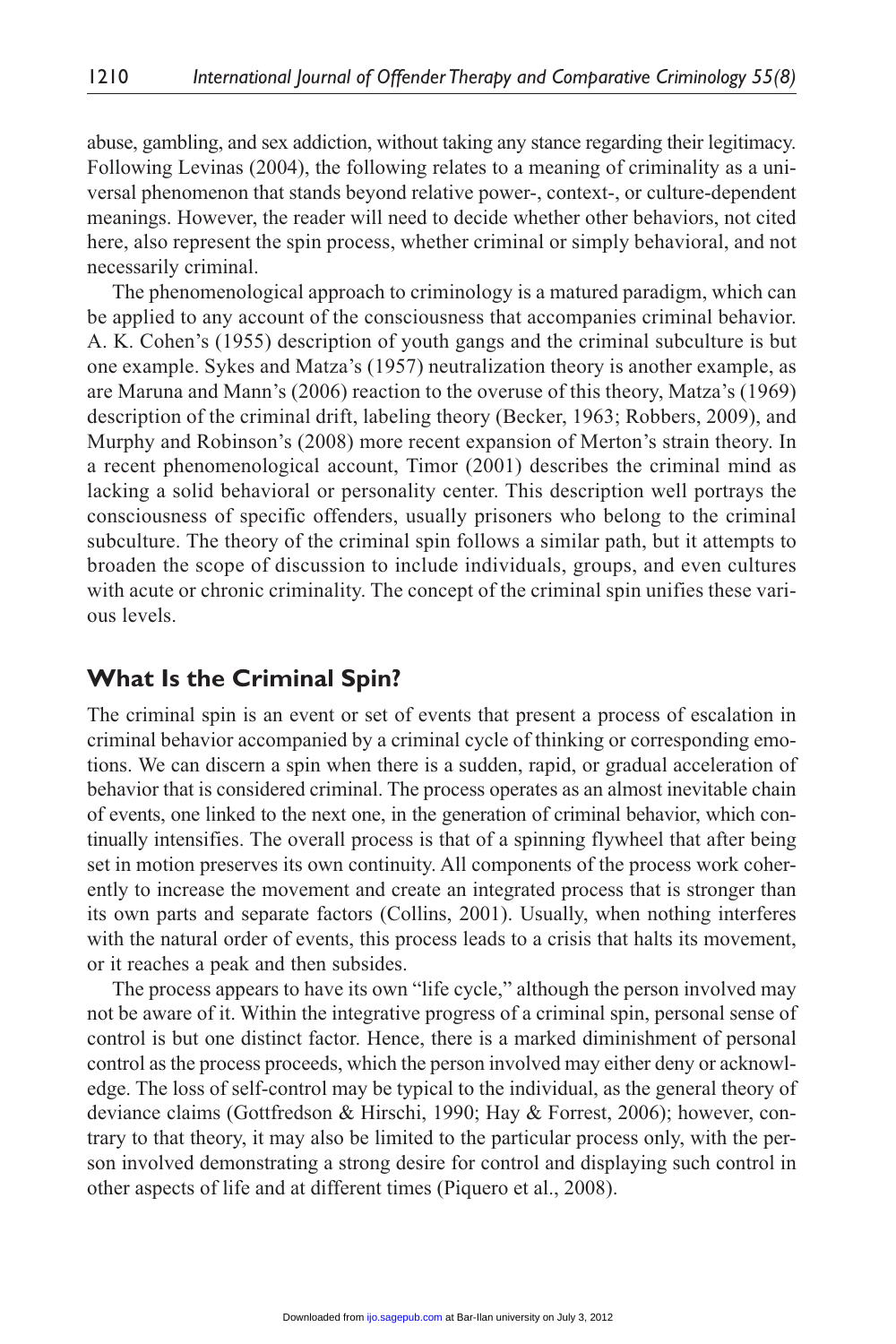Although described here in an active voice, the criminal spin can be manifested passively, as well. In such cases, the spin is expressed in increasing carelessness and abandonment of one's duties, to the point of losing control of the process. The description of the spin in active voice holds for its passive appearance as well.

In his famous novel, *Crime and Punishment*, Dostoevsky (1961) portrayed a process that begins with an innocent but wrong thought that deteriorated into an apparent criminal spin. Raskolnikov, the protagonist, examined elitist ideas and claimed the privileges of those who are above ordinary people. This led to a malicious cognitive, behavioral, and emotional spin: an erroneous idea of his moral right to rob and kill a "worthless" woman trapped his mind, followed by a set of behaviors that culminated with an emotional outburst and extremely violent behavior, unplanned and without self-control.

The Bible also cautions against the tendency to criminally spin in the story of King David and Bathsheba (II Samuel, 11). After King David watched Bathsheba bathing (actually a *sin*, albeit minor, according to Judaism), the spin process went into motion: he desired her, although she was married (an offense against the Ten Commandments), called for her to spend a night with him (a greater offense), and finally led her husband to death by intrigue (one of the greatest offenses in most legal and cultural systems). One can assume that when initially tempted, the king would not have agreed to the final results; however, the process deteriorated gradually and ended tragically.

The spins of King David and Raskolnikov are extreme examples. In everyday life, many people experience moments of minor behavioral spins, but only a few lead to criminality. Eating is one of the most typical examples. It is quite a common experience to decide on a proper diet, then be confronted with "forbidden" food, and decide on "just one bite," which is followed by "only one more" and after several more bites, by unrestricted eating. In the same manner, a young person may join a friend in performing an illegal activity for the first time, and without taking the overall meaning into account, this person may repeat the criminal behavior, increase the frequency, perform it alone, and become a chronic offender. Or a man may angrily argue with his partner, eventually exploding with violence although they were both convinced this could never happen, or will never happen again. And of course, a very typical example is that of a drug addict who relapses after recovery, time and again leading to re-entry into the drug scene, against one's wishes, intentions, or assertions.

A recent phenomenological study of juvenile delinquents just released from young offenders' institution provides numerous life stories in which a recurring criminal spin is a typical narrative (Uzan, 2009). For example, Raphael, a 19-year-old with a history of property offenses, minor violence, and drug abuse, described his experience as a lived example of criminal spin: "You begin something and you don't know how to get out of it . . . going with a friend, this friend breaks in, you share it half-half. Another car comes. It is hard for you to go. You don't want to be messed up . . . you are drawn in, mixed up; you get caught. You say—'What did I do? Why?' Then you get into more trouble, go on, go on . . . and fall. Then it's as though you are mad; someone comes and you fight with him . . . without any control. You have no control" (p. 54).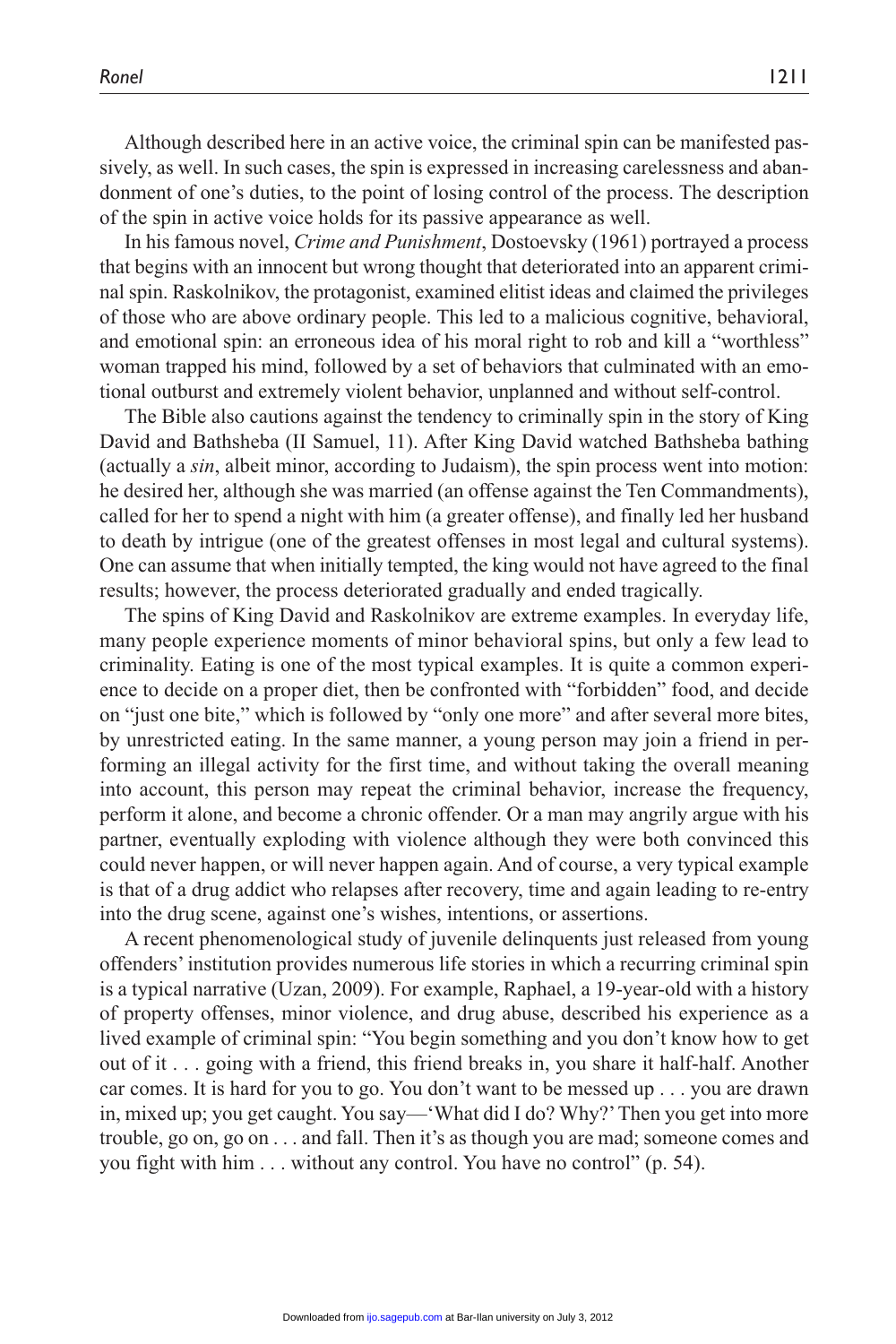The common factor among all of these examples is the spin process—uncontrolled escalation and deterioration in spite of the absence of such a plan or preference. Even when there is some initial desire for the result, the process may still get out of control in the described manner, thus becoming a criminal spin.

A criminal spin involves behaviors, emotions, and cognition. This process can be easily traced in emotive, expressive forms of criminality. In these cases, the behavior (e.g., arguing with one's intimate partner) or the emotion (e.g., anger) ignites the spin process. In other cases of instrumental forms of criminality, one may trace a cognitive spin, that is, a calculated chain of decisions where the thinking is increasingly aimed at the direction of the spin. The behavior follows and the spin runs its cycle. In either form, the phenomenological qualities of the spin described later are present.

A criminal spin can be detected in individuals in an acute phase. Based on various causes, internal as well as external, many individuals exhibit an acute spin with violent or other forms of criminal characteristics. An acute spin can be manifested in almost any life domain. Because it is common and widespread among almost all individuals several times in the course of life, the acute spin can be considered the basis for any other form of a criminal spin. Individuals may exhibit one-time-only, or segregated, nonrelated events of acute criminal spin. For many individuals there is no development beyond this point of an acute criminal spin or several isolated episodes of this type. Conversely, when an individual is trapped in related or recurring episodes of an acute criminal spin, or when there is a sequential development of criminal, deviant, or violent activity, the spin is no longer acute but chronic. A chronic spin is manifested in the development of a criminal lifestyle or career (Farrington, 1995). It is also manifested in the development of certain forms of criminal or deviant behavior that do not necessarily represent a criminal lifestyle, as is the case of domestic violence (Feld  $&$  Straus, 1989). In addition, the chronic spin is rarely an individual process, but rather involves interaction among environment, individuals, and the situation that leads individuals in the direction of the spin (Haney & Zimbardo, 2009).

Within a group, parallel processes can be detected: A group may interact in an acute criminal or deviant spin but may also, as a group, be trapped in a chronic spin, such as a youth gang (Battin-Pearson, Thornberry, Hawkins, & Krohn, 1998). Within each case, as discussed later, the relationship between the group's spin and those of its individual members is not necessarily linear.

A criminal or deviant spin can be manifested in larger entities as well. We may detect such a spin at the neighborhood level (Bursik, 1988), across cultures and social classes, or even at a national level. Table 1 summarizes the various manifestations of the criminal spin.

Regardless of its level—individual, group, or societal—all spins share some similar features. The advantage of the criminal spin theory is revealed in its ability to discern the common features of different manifestations of criminality at different levels. I begin with a discussion of the most basic, the acute individual spin.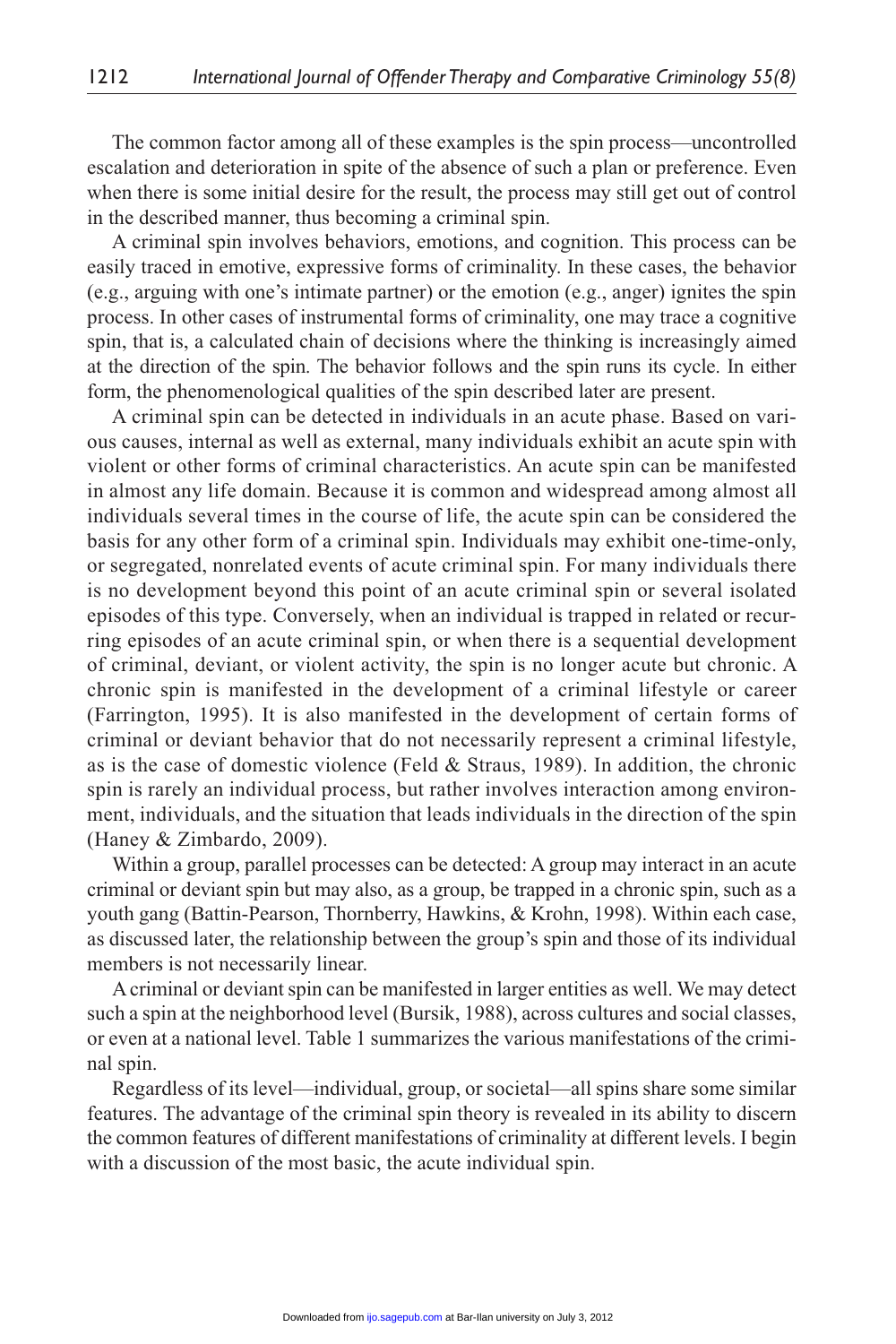| Individual                              | Acute spin   | One time only or several but not related spins                                                                                                                                                                                  |
|-----------------------------------------|--------------|---------------------------------------------------------------------------------------------------------------------------------------------------------------------------------------------------------------------------------|
|                                         | Chronic spin | Recurring same acute spins, recurring related spin<br>or a criminal career                                                                                                                                                      |
|                                         |              | Social reaction may increase the spin                                                                                                                                                                                           |
| Group                                   | Acute spin   | One time only or several but not related spins<br>Individual members are in acute or chronic spins                                                                                                                              |
|                                         | Chronic spin | Recurring same acute spins or recurring related<br>spins. Most individual members are in chronic<br>spin (newcomers or passive members may be in<br>an acute spin when involved in a group criminal<br>behavior)                |
|                                         |              | Social reaction may increase the spin                                                                                                                                                                                           |
| <b>Environmental Social</b><br>Cultural | Chronic spin | Recurring same acute spins or recurring related<br>spins. Salient individual members are in a chronic<br>spin (newcomers or silent passive members may<br>be in an acute spin when involved in a communal<br>criminal behavior) |

**Table 1.** Manifestations of the Criminal Spin

## **The Phenomenology of an Acute Individual Spin**

According to common experience and criminal statistics, we know that most individuals do not perform crimes (e.g., Aebi et al., 2006). Nevertheless, looking back on their lives, many people can identify at least one if not several cases of deviant, illegal, violent, or addictive behavior, beyond the almost inevitable violation of traffic laws. These occurrences of criminality and similar behavior represent a choice taken by actors that is inconsistent with their everyday norms (when the choice does represent one's everyday norms or customs, it is a chronic phase, as described later). It is possible to identify an initial moment of decision, when the individual is able to choose from various alternatives. These alternatives may be innocent in nature, but the chosen one has the power to trigger a spin. When the spin is in process, the initial choice, accompanied by a behavior, is strongly linked to a second and subsequent choices. The individual is directed by a chain of behaviors, emotions, thoughts, and decisions and continues in a direction that may reflect the initial decision at times, but contradict it on other occasions. Finally, the individual may perform a behavior that he or she would never have intentionally chosen. The process that began with an innocent decision turned into a transgressing one. Although the process may include a wide range of behaviors, the deviant or criminal spin has specific phenomenological characteristics. Figure 1 illustrates these characteristics in the individual criminal spin.

An acute criminal spin leads to a distinct behavior that is neither part of the individual's everyday life nor of a developing or existing criminal career. Rather, it is related to a single occasion or typically separated processes within the individual narrative. During this process, the person and the environment interact in a way that seems to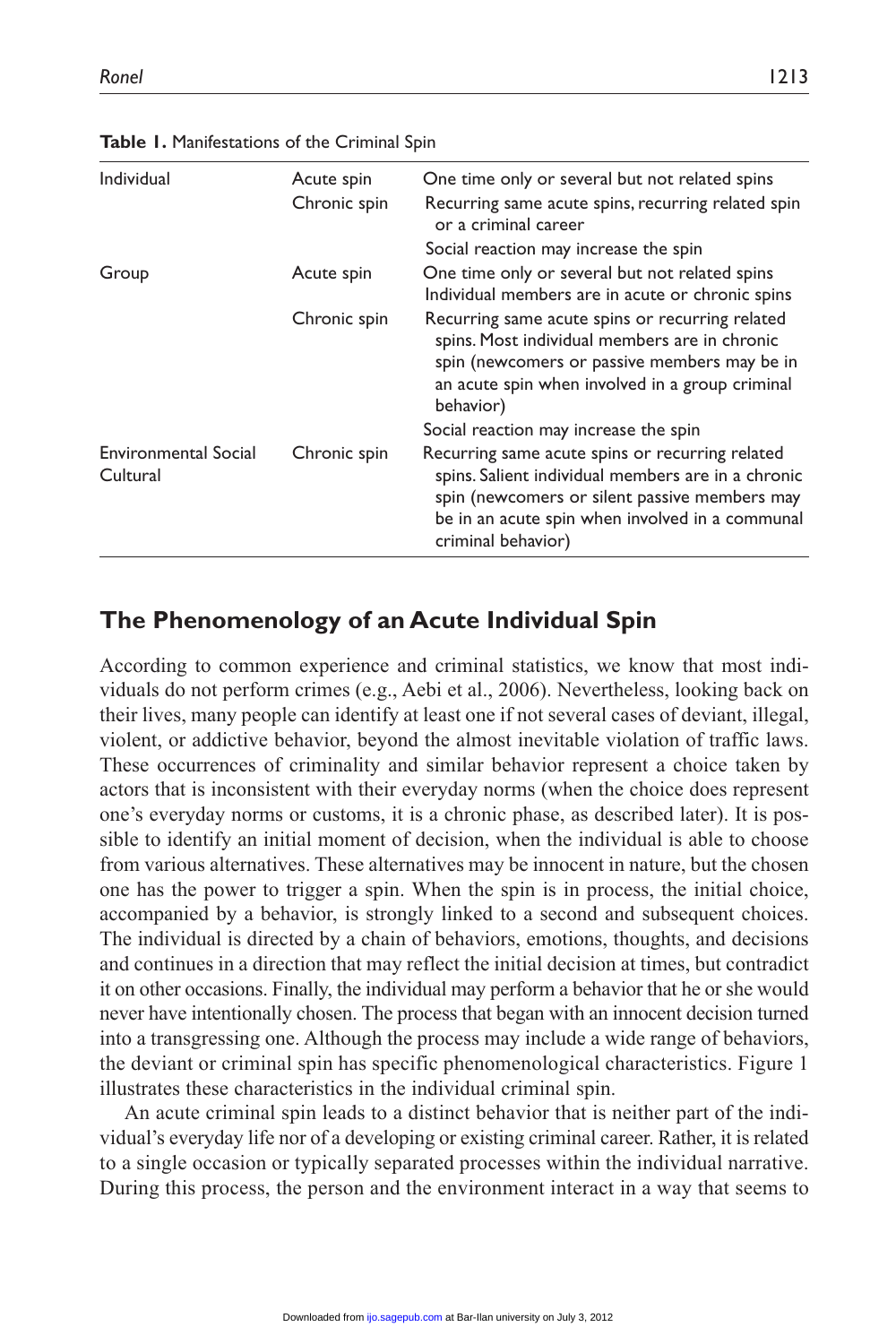

Figure 1. Development of an individual criminal spin **Figure 1.** Development of an individual criminal spin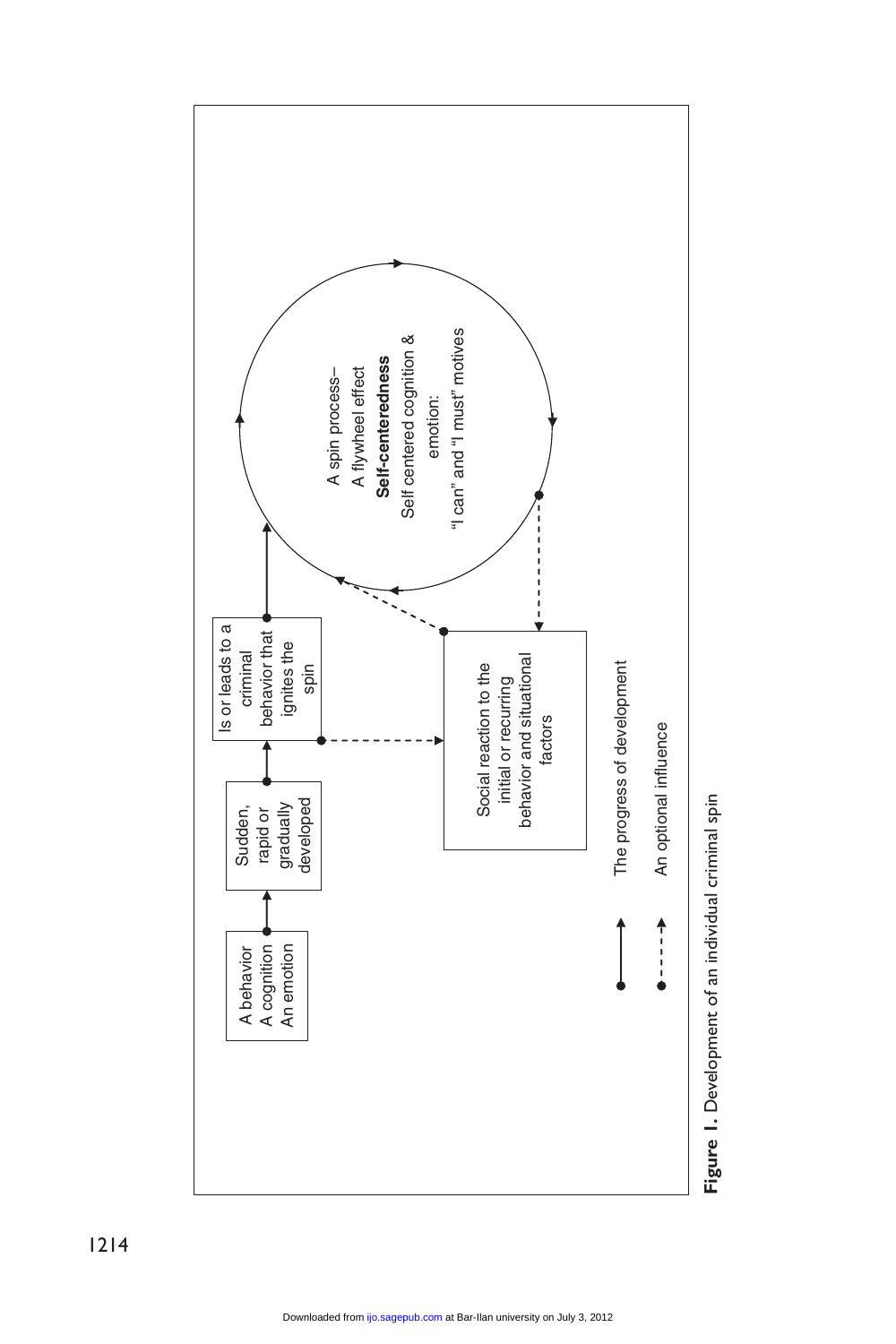temporarily transform them (Haslam & Reicher, 2007). If different spin processes are associated, they become a more solid self-transformation and a developmental process of criminality (Blumstein et al., 1988), or a chronic criminal spin.

As asserted, an acute spin may rise suddenly, rapidly, or gradually. In its sudden or rapid mode, the acuteness of the spin is apparent. In its gradual mode, we can consider a spin process as acute when it lasts for a short period that is distinct within the individual narrative. The above biblical example of King David demonstrates an acute spin. It developed gradually and lasted for some time, but can be considered as a onetime event in the king's life story. Raskolnikov's example, however, is one of a chronic spin, because it played a central role within the overall life narrative of this protagonist. Raphael's self-narrative, quoted above from Uzan's (2009) research, is another example of a chronic spin process.

During any kind of criminal spin, the consciousness of the individual is entrapped, in an escalating manner, in a self-centered approach (Ronel, 2000). Self-centeredness is a state of consciousness in which the main focus is on the self and one's own interests, expectations, wishes, desires or risks, rage, fears and emotions, or cognitions, whereas those of others are essentially ignored. Usually, this state of consciousness involves some repression of awareness that makes any socially presented action possible (Katz, 2002). Although all people are self-absorbed at times during a normal life, in a selfcentered phase this quality is extreme, becoming the leading motive and content of consciousness. In this phase, the individual's reasoning is dominated by self-centeredness (Elkind, 1967; Gibbs, 1991; Ronel & Tim, 2003), accompanied by corresponding motivation and emotions. Sometimes self-centeredness involves an illusion of grandeur supported by inflated self-concepts; however, it may also involve feelings of selfnegation, experienced as total dependence on external stimuli. In a self-centered state, a person may engage in behaviors that are directed outwards by self-centered motives. In other cases, a self-centered person may become inactive, inwardly directed, but still absorbed in his or her own moods, fears, anxiety, melancholy, or any other self-directed content.

Self-centeredness is a major feature of any form and phase of criminal, deviant, violent, or addictive behavior, reflected in egotistical motives, interests, emotions, or cognition. The association of self-centeredness with criminality, deviance, violence, and addiction is by no means causal, but phenomenological. Self-centeredness is a phenomenological description of a certain state of consciousness, of being within the world (Denzin, 1984; Ronel, 2000). As a state of consciousness, self-centeredness may lead into a consequent behavior. However, as the criminal spin theory strongly asserts, the process operates as a vicious circle (Denzin, 1987). It may begin with relatively innocent behavior that represents an everyday level of the individual's self-centered motives. If this initial behavior or subsequent ones evoke self-centered cognition, motives, and emotions that may enhance corresponding behavior, it becomes a full-fledged criminal, violent, deviant, or any similar spin. Because this is an acute spin, the growing selfcenteredness is not necessarily typical of the individual; nevertheless, until the spin is over, it controls one's consciousness.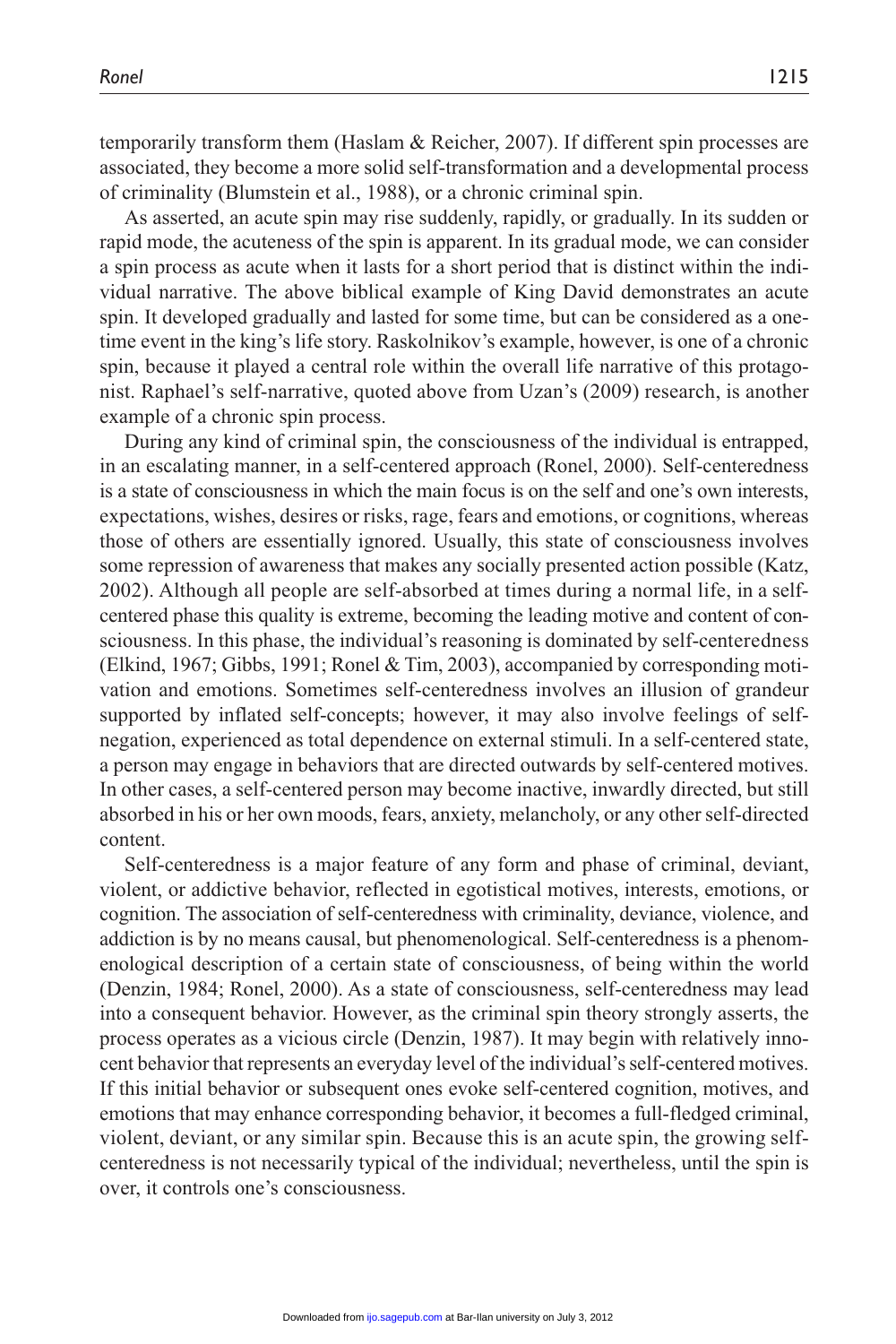As typical of growing self-centeredness, during the criminal spin there is a narrowing of the consciousness to the point of focusing almost exclusively on one's own personal wishes, requests, threats, and interests. Personal needs become values with only one significance and means of fulfillment (Levinas, 2004), that of self-centeredness. Consequently, the individual's ability to experience caring or empathy toward others declines as the criminal spin develops, reappearing only afterwards, when the acute spin is over (Hoffman, 1976, 1984; Hornstein, 1991). To illustrate, let us take a familiar scene where adolescent friends playing a game argue, to the point of a physical fight in which they try to hurt each other. Temporarily, there is no sign of their former mutual concern and warm friendship. The lack of empathy enables a process of neutralization (Agnew, 1994) that supports their aggressive spin by self-justification of the violence. Conversely, any trace of empathy would prevent the fight or, more generally, contradict the spin.

During the acute criminal spin, two leading motives are inherent in the self-centered consciousness. These motives indicate the need and the ability to perform the criminal, deviant, or violent act. The first may be defined as an "I must" motive, and the second as an "I can" one. Each can operate separately; however, they usually appear together, supporting one another.

The "I must" motive appears when initially, or through the spin process, the consciousness is filled with the perception of an existential threat. This threat requires action that will remove it and regain one's safety. For example, it is common for male batterers to be in a state of an existential threat, which they project on their partners (Ferraro, 1988). Experiencing powerlessness over their threatening emotions, these men wrongly choose violence as the only alternative they know for existential survival (Denzin, 1984; Ronel & Tim, 2003). The stronger the threat is, the more extreme the actions taken. The self-centered consciousness typically becomes limited by the spin, and directs itself toward the expected existential outcome, that is, surviving the threat. Therefore, the individual experiences the chain of survival behaviors as a must, even though he may perceive himself as in control and free to choose the behavior, as is the case with many male batterers.

The "I must" motive can be initiated by provoked affect as well by a certain cognition or behavior. In the above biblical example, when King David learned that Bathsheba had become pregnant by him, he attempted to cover up their adultery by letting her husband stay the night with her. When the husband refused, the risk became an existential threat that had to be removed by stronger, planned means—killing the betrayed husband. When "I must" serves as a ruling motive that directs one into a survivaloriented chain of behaviors, optional consequences are temporarily ignored. In the earlier illustration of the fighting adolescents, the existential risk caused by an initial behavior, their verbal argument, led to a perceived need to act. Any means is justified, while ignoring other outcomes, including the pain of friends.

A complementary motive that rules the self-centered consciousness is a perception of one's personal ability to perform the act, or an "I can" motive. This motive represents the cognitive and emotional state that, at least temporarily, accepts, supports, and allows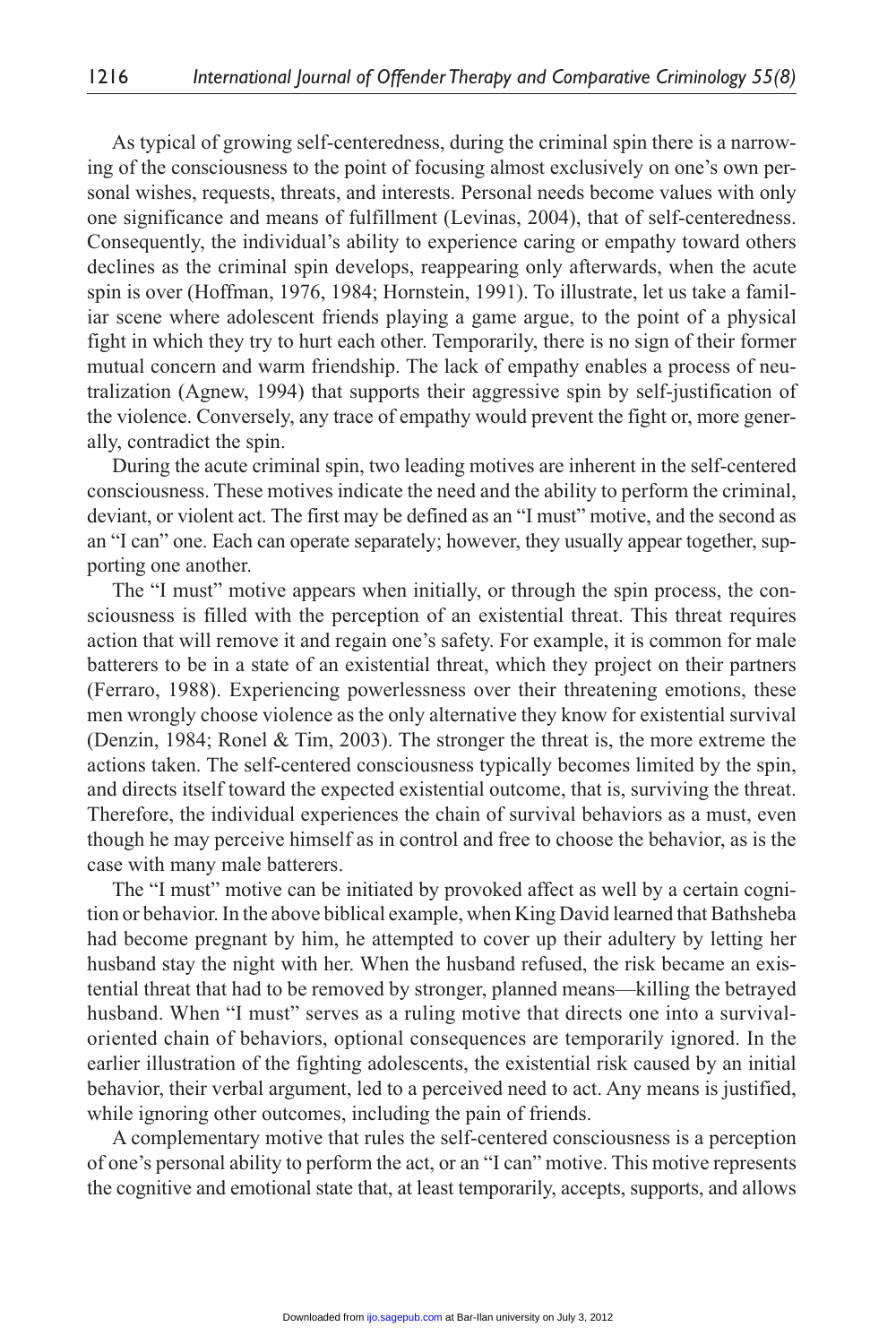the chain of behaviors. For various reasons, people allow themselves to proceed with the behavior, simultaneously sensing a personal ability to continue to the desired end while minimizing other possible consequences. This sense of personal ability may be connected to situational factors, as demonstrated by Gottfredson, Gottfredson, and Weisman's (2001) finding of elevated juvenile delinquency when there is a lack of adult supervision. There are several possible explanations for this, including the relative ease of committing an offense in the absence of supervision, or the tendency of those prone to delinquency to reject adult care. In both these cases, the "I can" spin may be present.

During such a spin, an individual may ignore any negative message that might reduce the sense of personal ability. The more a person is trapped in a spin with the "I can" motive, the less he or she is willing to accept external or internal restrictions. In this phase, the spin dominates an increasingly broad scope of one's life; an individual may sense growing ability and therefore be unprepared to accept almost any restrictions from others. When in motion, it illustrates another aspect of the vicious circle of the spin, that is, a process where the "I can" motive nourishes and is nourished by the spin. A person performs an initial act that somehow proves successful, and despite some negative results, the sense of "I can" grows. The increasing "I can" motive encourages the person to continue the same line of behavior with even greater force, and the spin is on, driving the person to yet more of the same, in greater intensity. In this process, the person may experience a growing sense of self-control, as part of the growing selfefficacy, although external agents may doubt any self-control of that person.

The "I can" motive may develop gradually, but can also take the form of an immediate urge. A common example is risky driving, where individuals sense an "I can" motive that lets them undertake wrongdoings, such as crossing the street just as the light turns red.

The two motives described—"I can" and "I must"—rarely operate separately; usually both exist in a spinning, self-centered consciousness. They may support each other as the spin develops. A person may sense a growing sense of ability along with an intensifying existential need. During a criminal spin, the heightened self-centeredness increases and the "I can" or "I must" motives shape one's perception of reality. The situation becomes one-dimensional in accordance with the content of the spin controlling the individual's behavior. Although the person may be at least partially conscious of the situation, this awareness is also influenced by the distorted, one-dimensional consideration. Usually, the distorted perception overcomes the sense of personal responsibility and shifts its burden to others or to situational causes, as described by the neutralization theory (Minor, 1984). For example, a parent may get angry with his or her child and fall into a violent spin, blaming the child for both the anger and the subsequent violence. In the parent's experience, at least during the spin, the aggressive behavior is justified. Sometimes, such distortion and denial of responsibility are experienced as temporary powerlessness—such individuals feel they cannot control events. For instance, such an angry parent may feel unable to control his or her behavior, and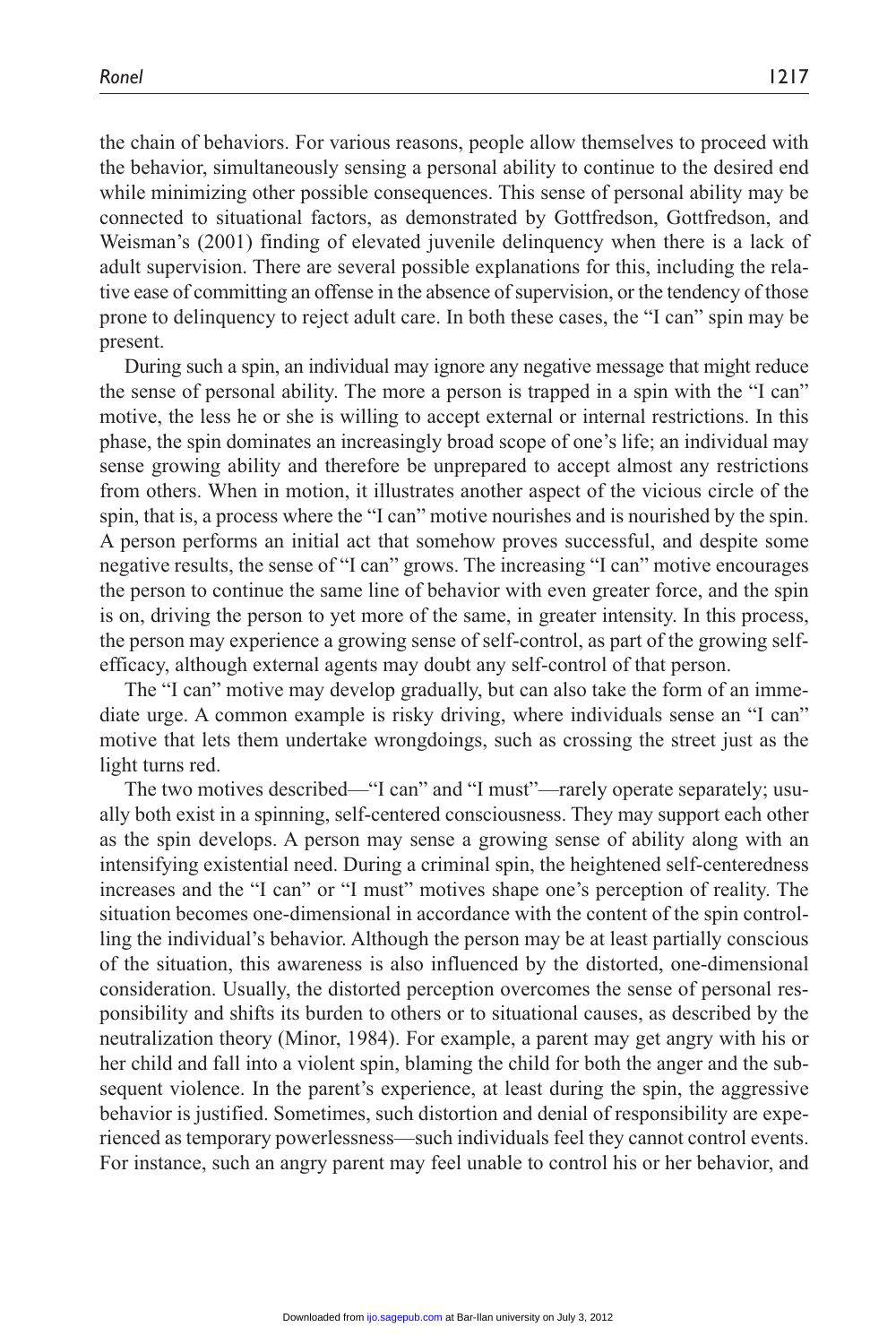as a result they may attempt to control the situation by aggressively controlling the child's behavior.

The criminal spin is never an individually isolated process but occurs within the individual's world. Consequently, the spin, with its phenomenological characteristics, represents an interaction of the individual with the world to which he or she belongs (Katz, 2002). The meaning attributed to the interaction enables and denotes the progress of a spin. Thus, the "I can" and "I must" motives, separately or together, represent a certain meaning of interaction within the symbolic reality in which the individual acts. In different circumstances with different interaction and meaning, the route of action might be different, involving no spin. Furthermore, during the interaction that leads to a spin, individuals are never passive victims of the circumstances that guide the spin but rather experience a process of initial and recurring choices. However, in these symbolic circumstances, the ability to choose is reduced through the seemingly known route of the spin. Although people involved might make different choices at any stage, thus ending the spin, their cognitive and emotional function according to the spin. The result is as described: a process in which the individual loses self-control in an environment of free choice.

# **A Chronic Spin**

An acute criminal spin is defined by a distinct event or chain of events in a personal narrative. As asserted earlier, it is often the only criminal episode in the individual's biography, and there is no criminal development beyond that point. However, when the individual's biography contains a repeated criminal spin or a developmental line of connected episodes that indicate a criminal career (Ulmer & Spencer, 1999), it is considered a chronic criminal spin.

The appearance of deviant, abusive, or criminal behavior in the personal narrative may begin at any age, even very early (Loeber & Hay, 1997). Initially, there is an acute spin bearing the described characteristics. Based on the interplay of various factors, which are extensively described in the criminological literature (see, e.g., Akers  $\&$ Jensen, 2006; DeLisi & Vaughn, 2008; Hagan, 1988), this acute spin may occur repeatedly, with greater strength and scope, thus becoming a chronic one. In this chronic phase, the spin presents two aspects: First, there is a developmental process of increased criminal, violent, deviant, or addicted behavior; second, once they are in a chronic criminal spin, individuals usually repeatedly perform similar or different acute criminal spins.

The first aspect, the link that connects occasional manifestations of the spin in a chronic process, is well documented in many diverse studies, although using different conceptualization. Developmental criminology, for example, has widely studied this issue in the discussion of different factors that contribute to the development of criminality (Farabee, Joshi, & Anglin, 2001; Nagin, Farrington, & Moffitt, 1995). The general theory of deviance also raises sound claims about becoming a chronic career criminal (DeLisi, 2005; Gottfredson & Hirschi, 1990), as does the interactionist approach (Haslam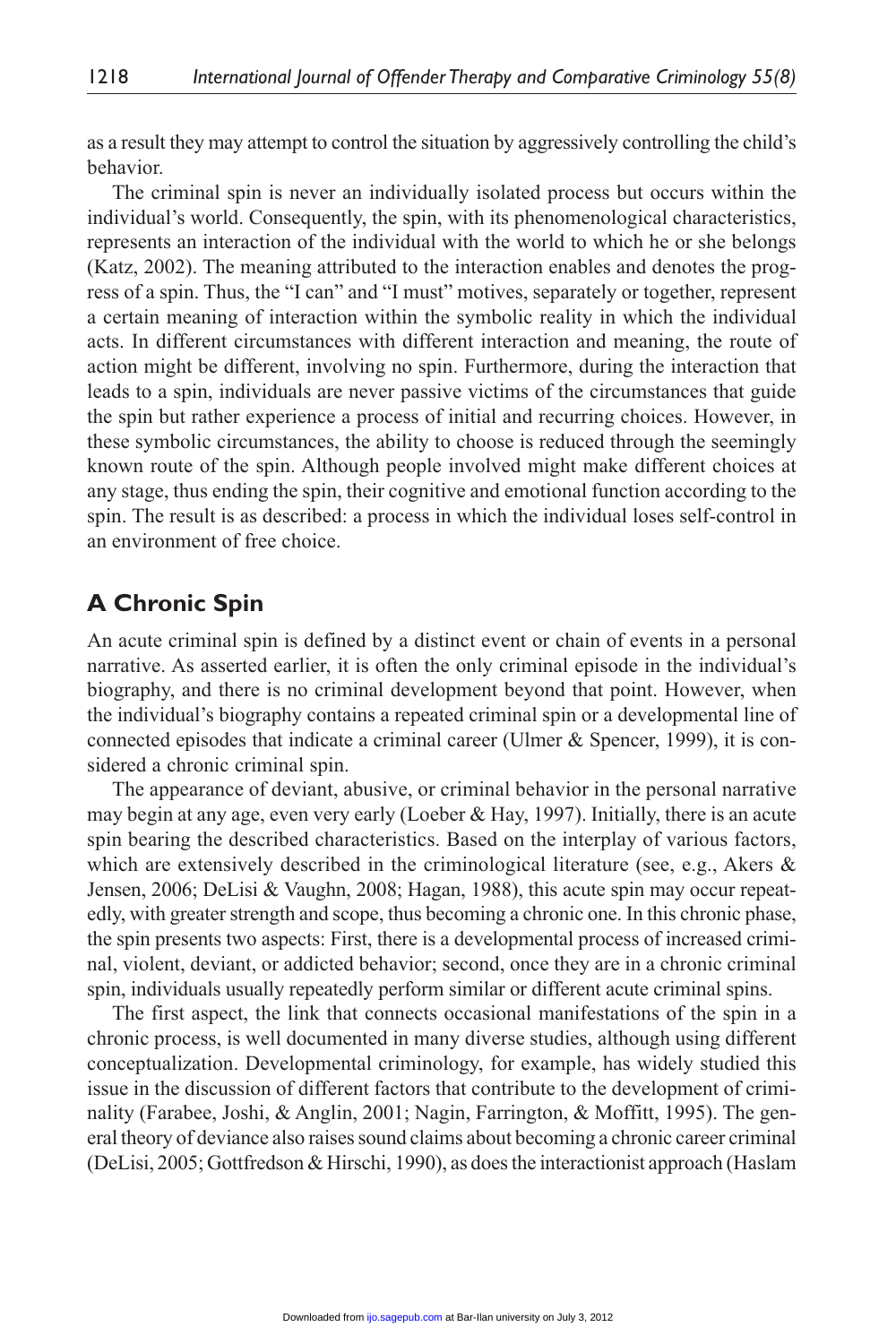& Reicher, 2007). The latter, however, contributes an important aspect, namely, that the chronic spin symbolizes an interaction between the individual and the world. Furthermore, labeling theory describes a mutual spin process of individual and society, where the social reaction, through labeling, enters a spin of its own, with "we must" being the prevailing motive (Becker, 1963; Robbers, 2009). This reactive social spin affects individuals and contributes to their ongoing chronic spin and their self-identification as chronic offenders that interact best with similar individuals (Clark, 2006; Johnson, Simons, & Conger, 2004). However, a more detailed description of the reactive social spin is beyond the scope of the present article.

Similarly, other fields of criminology contribute to the understanding of the escalation and persistence of criminal behavior. For example, based on his study of male batterers and their abused partners, Winstock (1999) describes the escalation of violence from minor, separated episodes to stronger, more frequent ones. Feld and Straus (1989) illustrate a similar process in their study of 380 married men who were violent at home. Athens (2005) analyzes the interaction between perpetrator and victim and describes stages of escalation and types of violence that may also be seen as representing the progress of a violent spin. In these and many other examples, the process presents a typical pattern of repetition of the initial manifestation of criminal or deviant behavior, which appears to have a life of its own, a self-preserving force. In other words, such individuals act almost as though there is a strong force pushing them in a known direction of greater criminality of the same type. The conceptualization provided here, that of a chronic spin, provides a phenomenological understanding of this force, which adds to the various, sometimes contradicting, causal explanations.

An analysis of the narratives of individuals with various types of chronic criminal spins reveals major themes that shape the individual consciousness (Geiger, 2006; Presser, 2009). These themes typify the individual chronic spin, as they link separate events into patterns of behavior and provide a sense of coherence. To demonstrate, in a study of hardcore street criminals, Topalli (2005) explored a narrative that contains themes of a street ethic of violence, hedonism, opportunism, and self-sufficiency. The centrality of this narrative to the people involved typifies their chronic spin. Another study, which analyzed the self-portrayed narratives of prisoners, found common, repeated themes of growing chaos and lack of a personality center. The existence of these themes within the life narratives contributed to the individuals' chronic involvement in criminal behavior (Timor, 2001). In another example, Yassour Borochowitz's (2008) phenomenological study of male batterers shows how their violence developed to fit a central narrative in each man's life. The development of each personal narrative is associated with the deterioration into a chronic, violent criminal spin. Still another example is the extensive 12-Step literature, which presents the narrative of addiction with its typical themes of powerlessness and self-centeredness (Alcoholics Anonymous, 1952; Kurtz, 1982; Ronel, 2000), considered to lie at the very root of addiction. Phenomenologically, such narratives accompany every chronic criminal spin. A break in such a narrative denotes recovery (Maruna, 1997), that is, the end of the criminal spin.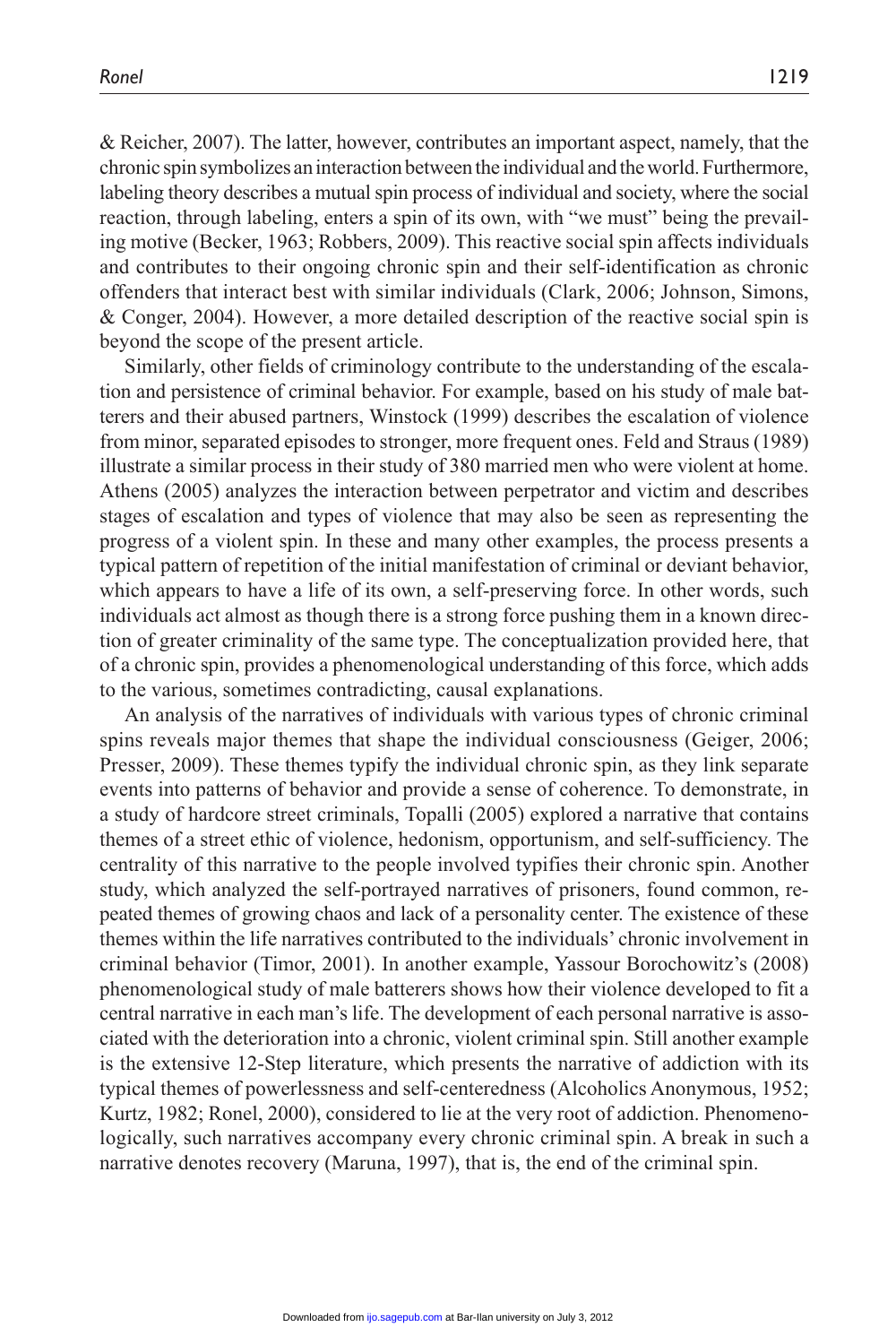The second aspect of the chronic criminal spin is the accumulation of acute spins that constitutes a chronic one. In other words, although the concept of the chronic spin relates to the overall process of being involved in criminality, this process is built by separate acute spins. They may be of the very same nature, as for example, is the case of a male batterer who is not violent outside the home but has recurrent domestic outbursts. On the other hand, they may vary in manifestation, as in the case of male batterers who also suffer from substance dependency (Brown, Caplan, Werk, & Seraganian, 1999; Maiden, 1996) or that of any person involved in diverse criminal behaviors (Halsey & Young, 2006). Whichever the case, the person in a chronic criminal spin displays acute criminal spins in relevant situations at any given frequency. For example, in a rare account by a recovering male batterer who participated in writing a clinical interpretation of the recovery process, he confessed: "I had an abusive argument with my wife, suddenly portraying her as something other than my wife—an opponent! At the same time, I felt enveloped in an isolation that seemed to render me speechless. I was about to smash this, when I was able to break away, snapping a pencil that I happened to be holding" (Ronel & Tim, 2003, p. 72).

In this quotation, the recovering male batterer illustrates the existential threat and the elevated "I must" motive within the violent spin. In general, the chronic criminal spin manifests attributes that are similar to those of the acute one, although they are usually stronger and cover a larger portion of the individual's life. The first such trait is self-centeredness, which becomes a central motivation in many moments of the chronic phase, sometimes becoming a major theme in the person's sense of being in the world. People in a chronic spin are increasingly occupied with internal issues of desire, fantasy, fears, power, self-denial, and the like, all pointing toward themselves. These self-centered issues may represent a sense of self-grandeur ("I can"), what Tiebout (1954) termed "the big ego," or a sense of self-negation ("I must"), or, more usually, an oscillation between the two (Ronel & Libman, 2003).

Thus the "I can" and "I must" consciousness becomes the primary narrative of the self. Motivation develops accordingly and the self is caught in an endless existential struggle with its surroundings, while facing a continuous threat and a growing need for as much gratification as possible. In the same vein, in a qualitative study of adolescents who were property offenders, Lopez (2008) found that the adolescents claimed to commit their crimes for thrills, to cope with stressors, to defend their gang, and for economic gain. All of these are self-centered motivations that may contain "I can" and "I must" motives.

Naturally, the ability of the self-occupied person to empathize with others is diminished. With little empathy and a dominant self-interest, criminal behavior becomes a commonplace option while life as a whole becomes increasingly one-dimensional, controlled by the self-centered consciousness and situational factors that frequently trigger acute spins. In the absence of a crisis or an external intervention, continued criminal behavior is perceived as the preferred option and the chronic spin remains in motion, thus preserving itself. Junebug, a persistent violent offender on the St. Louis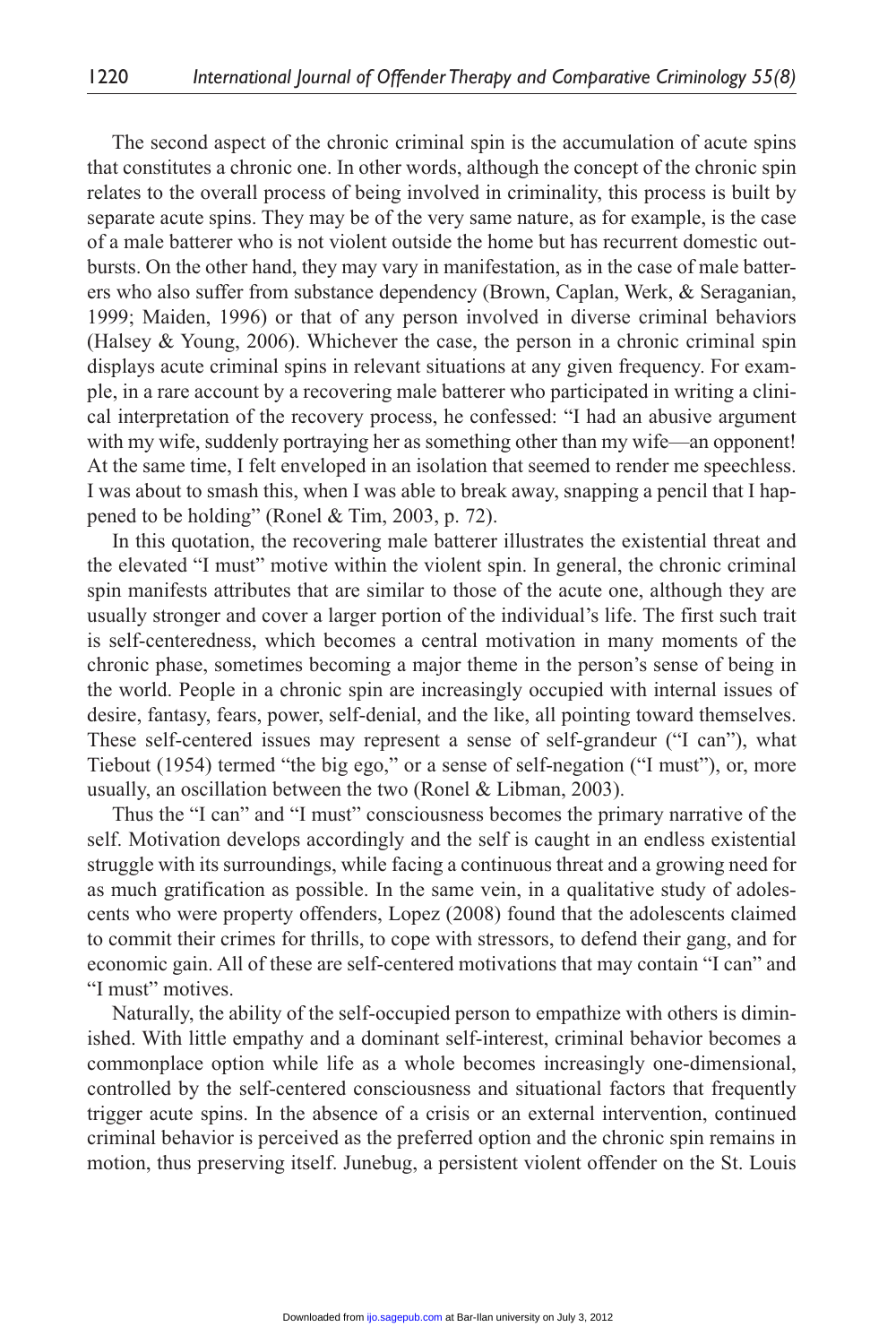street scene, summarizes this succinctly: "I don't think that I will ever stop doing these robberies until the day that somebody kills me. There is nothing in the world that would stop me from doing it" (Topalli, 2005, p. 806).

# **A Group in a Criminal Spin**

The variety of criminological models and theories of the interplay between individuals and the criminality of their groups of belonging expresses the perceived significance of group influence. Usually, these models describe leading factors and processes of becoming deviant within a group (Brotherton, 2008; A. K. Cohen, 1955; B. D. Johnson, 1980; Shoam et al., 2004; Sutherland & Cressey, 1974), as well as the desistance of criminality within a group of recovery (Terry, 1996; Volkman & Cressey, 1963). The analysis of a group criminal spin is based on this knowledge, stressing the phenomenology of the group as a single entity that may spin and affect each of its members.

A group can be presented as a unit that functions parallel to the individual level and may spin as individuals do. As a unit, a group of individuals may perform an initial behavior that proceeds in a criminal direction far beyond the initial intention of its participants, with most manifestations of the individual criminal spin described earlier. Within this process, group members contribute a certain role—even the passive members, who are silent participants, support the spin by their very presence. An unfortunately common example is that of group rape, where: "the presence of another might also provide an individual with ideas that s/he would not have alone, or provide the opportunity for committing acts that an individual may not think possible alone. . . . The presence of a majority can both help to legitimize acts to convince others to follow and also provide peer pressure upon the minority to conform" (Porter & Alison, 2006, p. 306).

The criminal group spin operates in two phases, acute and chronic, similar to the individual level. A common case is when individuals who usually refrain from delinquency and similar behaviors join in a one-time criminal, violent, or similar activity. Coming together in this acute group spin, each of the group members may exhibit an acute individual spin that is not typical of that person. A very common example is a small group of adolescents who use illicit drugs together. They may do this in an acute manner, once or occasionally. For many of the young individuals, this is the only use of such drugs and it may last for a limited period in their lives, not becoming a chronic drug abuse. It is considered a group spin because the youngsters perform this act only during a group interaction, "letting themselves" deviate from their everyday norms. On these occasions, the group interaction provides the "I can" component of a spin: Although each member does not usually sense an inner ability and permission to act in the criminal direction, the perceived power of the group supplies this sense and allows the act. In the same way, a group interaction may display the "I must" motive, for example when performing violent behavior against other group. In any case, the interaction of members of a group in a spin gives rise to self-centered norms that contribute to the further development of the spin. The social learning theory of criminology describes and predicts this phenomenon, where mutual imitation, group definition of norms, and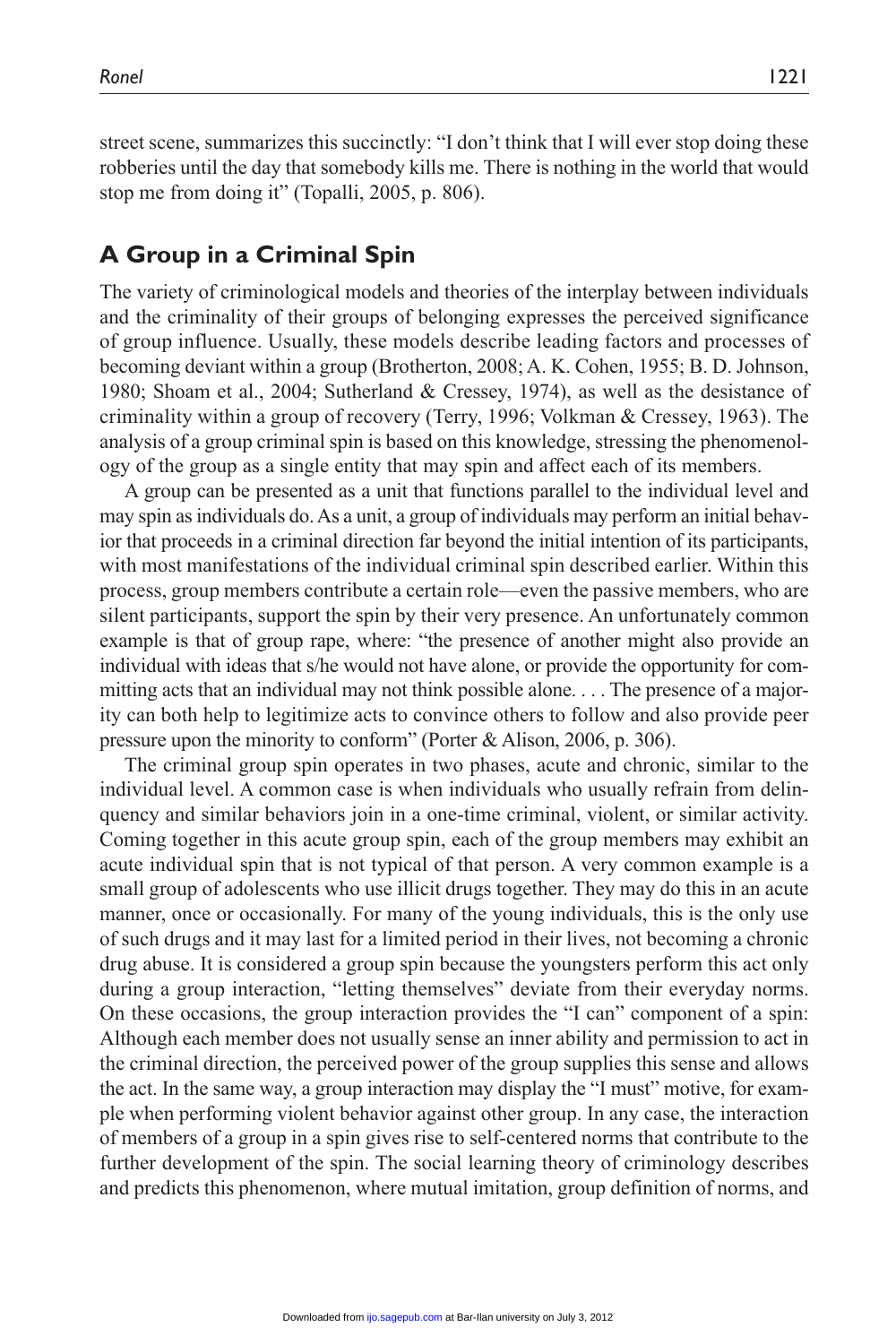interaction among members work together to elevate the behavior to a spin (Akers & Jensen, 2006). Differential reinforcement, as presented by social learning theory, is a factor in the progression of a group criminal spin into a chronic one.

Within a group in an acute spin there may be a variety of members, some fitting the description above but others displaying a chronic phase. In this case, delinquents and nondelinquents interact and engage in a criminal spin. An example is a group rape performed by individuals of whom only few have been involved in such behavior previously. The others would never initiate it on their own, but when together, functioning as a group and coming across an unanticipated opportunity, they cospin, reinforcing and neutralizing each other, ending with a violent rape. Individuals who would not choose illicit or deviant behavior on their own either influence one another or are influenced by another member of the group to engage in criminal group behavior. Within this process, each participant of the group in a spin displays an individual criminal spin. Although for some it may be an acute spin, or even a single incident, for the more experienced it represents a chronic spin. Nevertheless, as a whole the group constitutes something that is more than the sum of its parts, that is, more criminal as a whole than its individual participants are. Because the group is in a criminal spin, its members engage in criminal behavior that is far beyond the usual norm of the majority of them.

Another case is when most or all members of a group are in a chronic criminal spin. Again, during the group interaction they may cospin along an unintended path. Porter and Alison (2006), for example, maintain that about one fifth of the cases of group rape are unplanned and occur while participating in another criminal activity, such as robbery. In these cases, even though most group members are in a chronic criminal spin, together they produce an acute criminal group spin that increases the extent and magnitude of their former criminal activity. The acute aggregation may be a one-time occurrence only; hence, it is an acute phase for that group interaction. Again, the criminality of the group as a whole exceeds that of some of its members.

Still another type of group spin occurs when participants, each in an individual chronic spin, routinely join together to perform criminal activities as a group. In this case, there is mutual reinforcement of the criminal involvement (Akers & Jensen, 2006). The group spins as a whole, intensifying the chronic spin of each participant. A familiar example of this type of a group spin is the street gang (Huff, 1998; Klein, 1998). A study that compared youth gang members and nongang youth who had delinquent friends found that gang membership significantly intensified delinquency beyond the expected effect of simply associating with delinquent friends (Battin et al., 1998; Battin-Pearson et al., 1998). Similar results were obtained in a longitudinal study of young adolescents in Norway (Bendixen, Endresen, & Olweus, 2006), where it was found that the criminal activity of the members increased during active gang periods. Winfree, Mays, and Vigil-Backstrom (1994) obtained somewhat contradicting results. Based on social learning theory, they found that gang membership was not related to delinquency, but gang members had acquired more pro-gang attitudes than nongang youths and were more favorably inclined toward gang activities. Nevertheless, gang membership did contribute to offenses that were associated with the group. In contrast,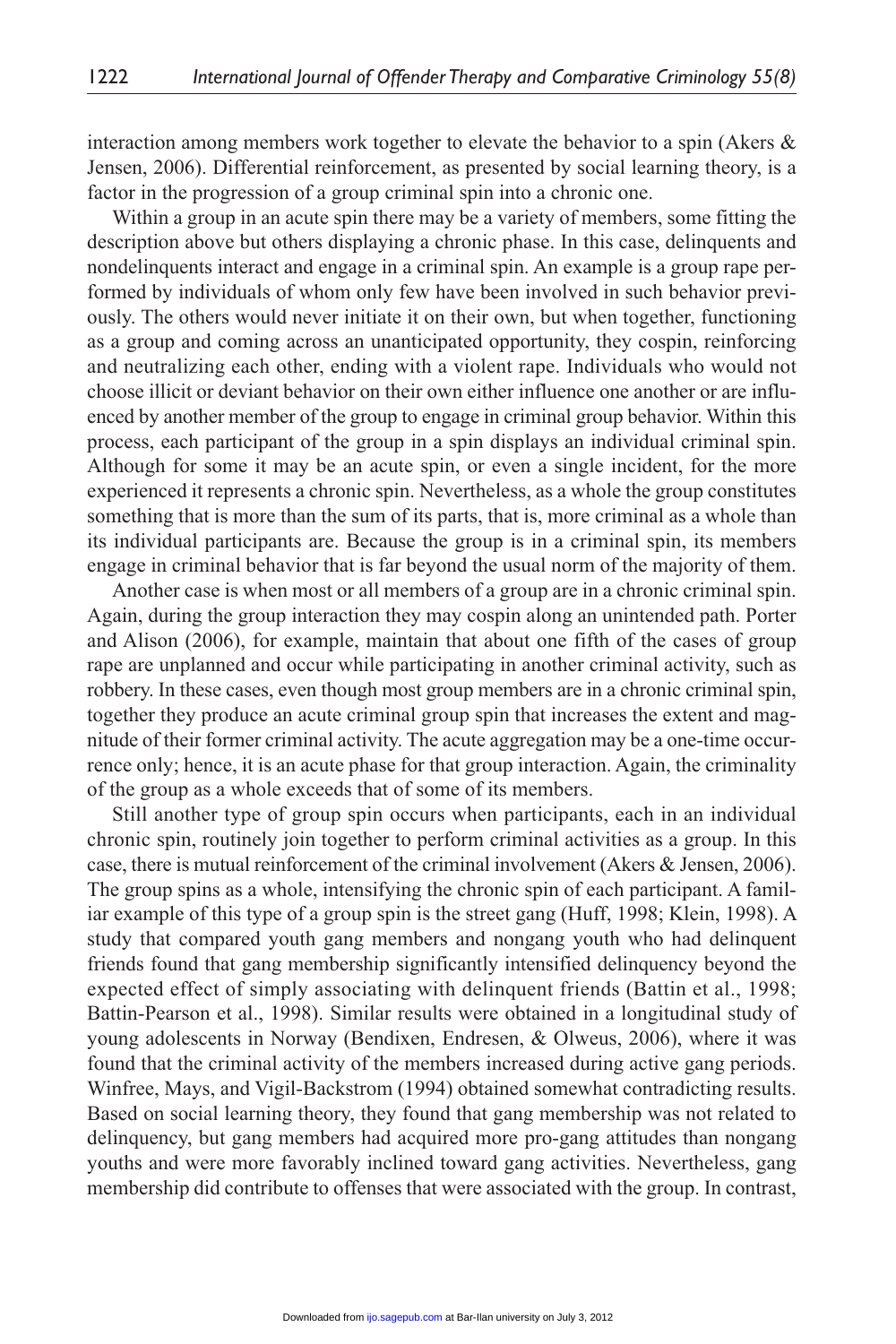Gatti, Tremblay, Vitaro, and McDuff (2005) conclude from their study that "the higher delinquency rates among gang members are largely linked to the experience of the gang itself" (p. 1188). This conclusion is consistent with the model of the group criminal spin presented here. The chronic spin of the group, the sum that is more than its parts, may increase the illicit behavior of individual participants of that group, and joining a group in a spin affects the criminality of individuals accordingly.

## **Community and Culture in a Criminal Spin**

The model of a group spin assumes that a group is more than the sum of its members and has a quality of its own. This assumption refers to small groups, but it may also describe the function of larger ones, and even of certain areas, communities, and (sub) cultures. In other words, being part of a larger entity, individuals interact in a pattern that represents a combination of their personal patterns with a common pattern that is typical to that area or (sub)culture, as described by social structure and social learning (SSSL) theories (Akers & Jensen, 2006). The common pattern bears an impact on individual behavior that may be criminal and may have the nature of a criminal spin. Halsey and Young's (2006) qualitative research of graffiti writers provides a good illustration of this relationship between individual and subculture pattern. The following discussion of a criminal community spin maintains that a community can function as an entity with associated motives that resemble individual ones.

Several patterns illustrate the operation of a community criminal spin. First, from a historical perspective, a community criminal spin may be connected to communal processes within specific periods. Heightened criminality appears in distinct waves, when there are "new opportunities to commit crimes that arise following changes in the environment of everyday life" (Kilias, 2006, p. 12).

Second, it has been shown that increased criminality may be typical to certain areas, with an interplay of different variables contributing to this phenomenon (Rai, 2008; Weisburd, Telep, & Braga, 2010). A high crime rate in a given community is connected to "social disorganization" (Bursik, 1988), a term that might indicate the existence of a criminal spin within the specific community. Schuerman and Kobrin (1986) described a neighborhood process that may be considered as a community criminal spin process. Based on ecological changes, the neighborhood goes through social and cultural transformations, which may include an increased rate of criminality. Then, however, the increase in criminality exceeds the rate of other changes within the community. In other words, the amplified criminal spin of individuals or groups may exceed a certain limit within a community, so that the entire community appears to enter into a criminal spin that exceeds any other changes within it. The Broken Windows model (Wilson & Kelling, 1982) describes a similar circle: "increasing fear of crime related to disorder leads to a growing reluctance among many citizens to use public space, which in turn reduces natural surveillance in local areas, which then heightens the risk of further increases in disorder" (Newburn & Jones, 2007, p. 225). It should be noted that the community criminal spin appears only in the chronic phase,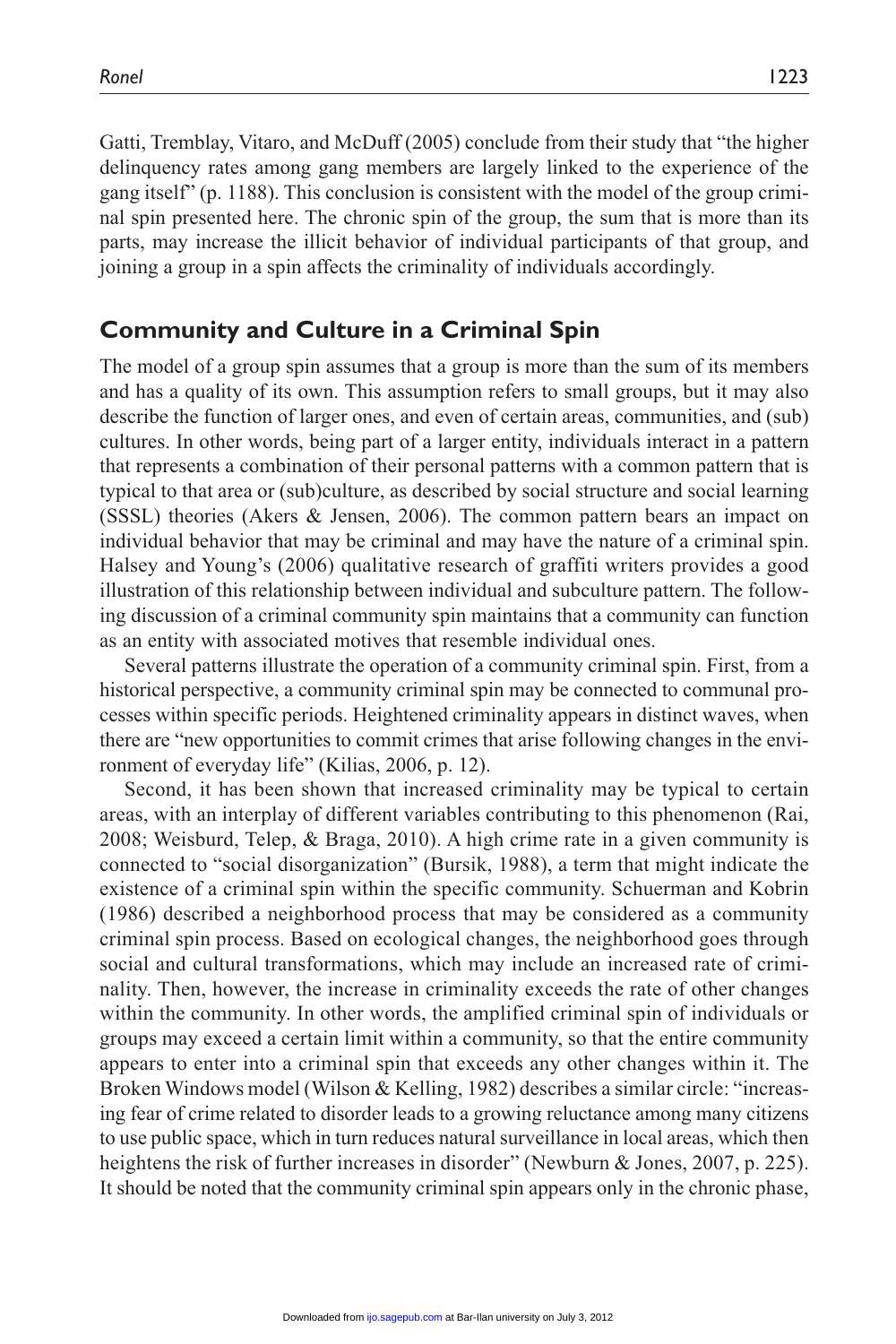because it requires a development process and attainment of a noticeable degree of chronic criminality within that community.

Third, when a community is in a criminal spin there is a process of legitimization and normalization of crime and similar behaviors. Within that community, delinquency and behaviors considered as deviant previously or elsewhere are now established as local norms (Newburn & Jones, 2007). For example, while introducing a new concept for Merton's strain theory, that is, the Maximizer—which merges elements of both the Conformist and the Innovator—Murphy and Robinson (2008) describe the "normalization" of white-collar delinquency: "The culture of big tobacco—referring to the beliefs, values, and norms that dictate its corporate practices and the behaviors of its employees—is criminogenic. Although the companies make a legal product in pursuit of the American Dream (Conformity), they simultaneously and regularly engage in reckless, negligent, and knowing behaviors that lead to the deaths of hundreds of thousands of Americans every year (Innovation)" (p. 515).

When law-breaking and like behaviors become legitimized in a particular community, a growing number of local individuals and groups may adopt these norms, turning to criminality and experiencing chronic individual criminal spins. As more members of the community discover that they can transgress the law, and as their transgressions increase, the magnitude of the community spin, as well as its ability to affect other members of the community, grows. In this chronic phase, when there is a shift in norms within the community, even nondeviant members of the community may allow themselves to behave according to the new norms. At that stage, criminality "contaminates" social interactions inside the local community (Fagan, Wilkinson, & Davies, 2007). The more widespread the criminal spin in the given community and the more it reaches "normative" members, the deeper the distress of the particular community as a whole.

A different case is when an entire society goes through a spin that is represented by legitimizing behaviors that would be considered as criminal or deviant in most other societies. In these cases, the cultural system of values, norms, conventional attitudes, language, and social roles may reflect the spin. For example, during the Nazi period in Germany, the dominant German culture as a whole was identified as Nazi. Consequently, individuals who belonged to the mainstream adopted the extremely racist value system of the Nazis, and behaved accordingly. More specifically, anti-Semitic prejudice and harm to Jews became normative, accepted, and even expected behavior. As the spin increased, mass killing became "normative" and organized by the authorities. Individuals considered normal and respectable citizens became regular murderers, torturers, and abusers, as had never been seen elsewhere. When the spin ended (Germany lost), international law saw those "law-abiding" individuals as criminals. Another example is the prejudice and discrimination against African Americans that took place in certain areas of the United States. This discrimination was also considered as normative within the ruling culture, and individuals who might consider themselves relatively human participated in the cultural racism while ignoring the incongruity. In such cases of cultural criminal spin, the choices taken by individuals are markedly directed by the progress of the spin.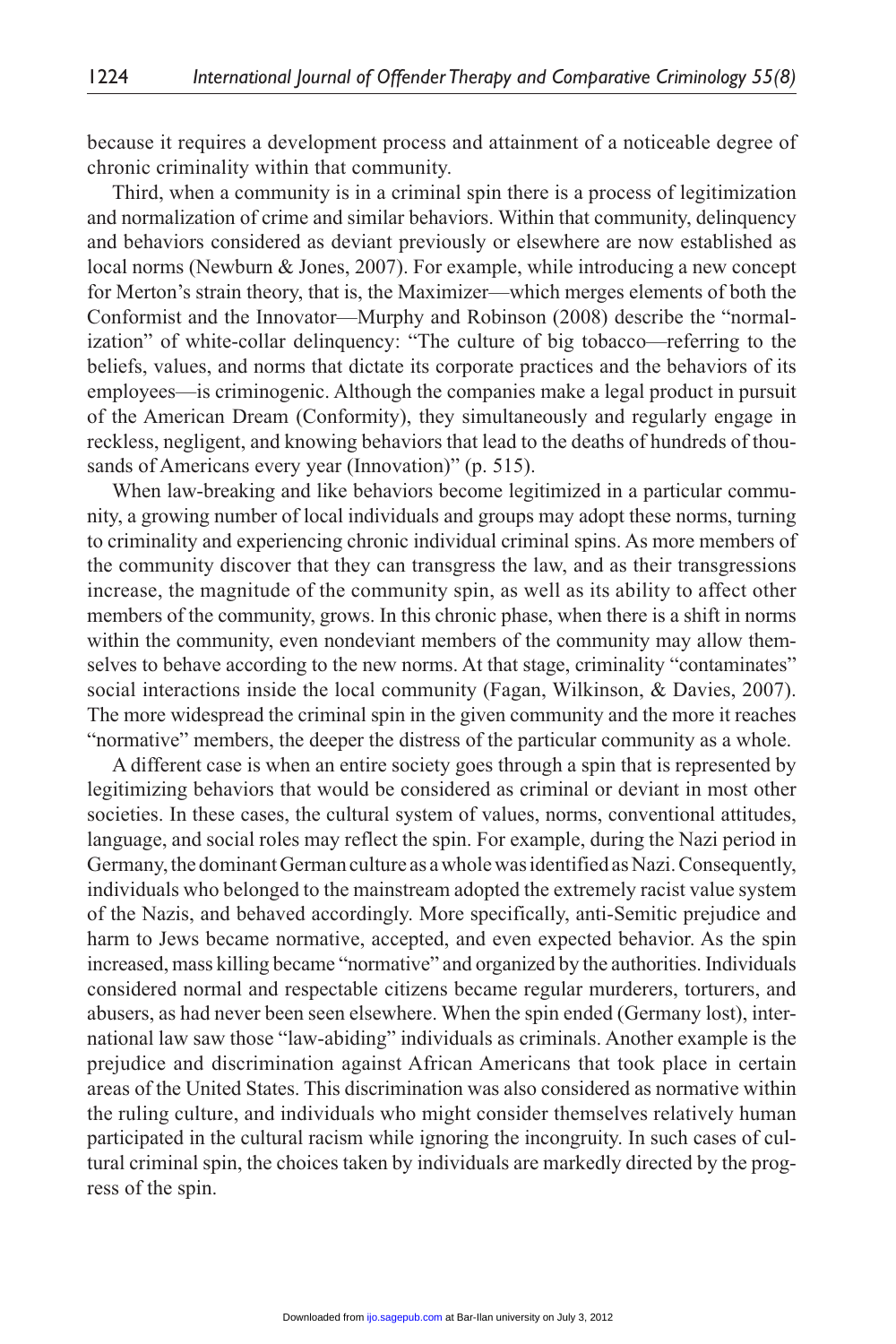Typically, a cultural criminal spin of a whole society is based on a distinction between that society or culture and others, usually by ethnic or religious identity. There is a growing, spinning division of people into "us" and "them," and belonging to any given social group bears profound significance. Cognitive perceptions of the others and elevated emotions typify this cultural spin. The emotional spin is interwoven with the cognitive one to mutually increase each other in a process that creates double standards for one's culture or nation and for "the others." Fear of the others, a sense of religious sanctification through a struggle, resentment, hate, or contempt, may lead to violence, abuse, and exploitation. A subsequent rationalization and neutralization process supports the normalization of the abusive behaviors toward the others, whereas the same behaviors are not legitimized when turned on those who belong to the group of us. Cultural self-centeredness, sense of existential necessity, perception of normative legitimization, and the view of social ability render the cultural and societal spin parallel to the criminal spin of individuals and groups.

This narrative can be traced throughout the history of most regions of the world. The cultural, societal, or religious spin, which is criminal by nature (i.e., which leads to violence and abuse while representing cultural self-centeredness), is one of the greatest sources of harm that we face today in the form of wars, terrorism, suppression, and discrimination.

#### **Epilogue**

There is a certain formidable machine, have you seen it? It is the rolling-mill. You must be on your guard against it, it is crafty and ferocious; if it catches hold of the skirt of your coat, you will be drawn in bodily. That machine is laziness. Stop while there is yet time, and save yourself! Otherwise, it is all over with you; in a short time you will be among the gearing. Once entangled, hope for nothing more. (Hugo, 1887, Chapter 2)

In the above words of Jean Valjean preaching to Montparnasse, a young offender, about the inevitable negative consequences of criminal life, Victor Hugo essentially describes the criminal spin in its chronic phase as analogous to being caught in a destructive machine. The free choice is to move away, but once an individual is slightly caught, the spin is on and the process is beyond his or her control. Can a person stop it? Can a society? When and how? These questions have stood at the core of criminological thinking since biblical times, producing an enormous volume of contradicting answers. In this sense, the criminal spin theory, like most others, does not offer a new explanation, *but an integrative theory with an innovative perspective* that is phenomenological rather than causal. This theory, by no means an all-inclusive, universal one, connects personal to social processes and may indicate principles for optional interventions.

The phenomenology of the spin indicates a growing state of self-centeredness with two motives that may exist separately or simultaneously within a criminal consciousness: "I (we) can" and "I (we) must." The first denotes a perceived legitimacy, possibility, and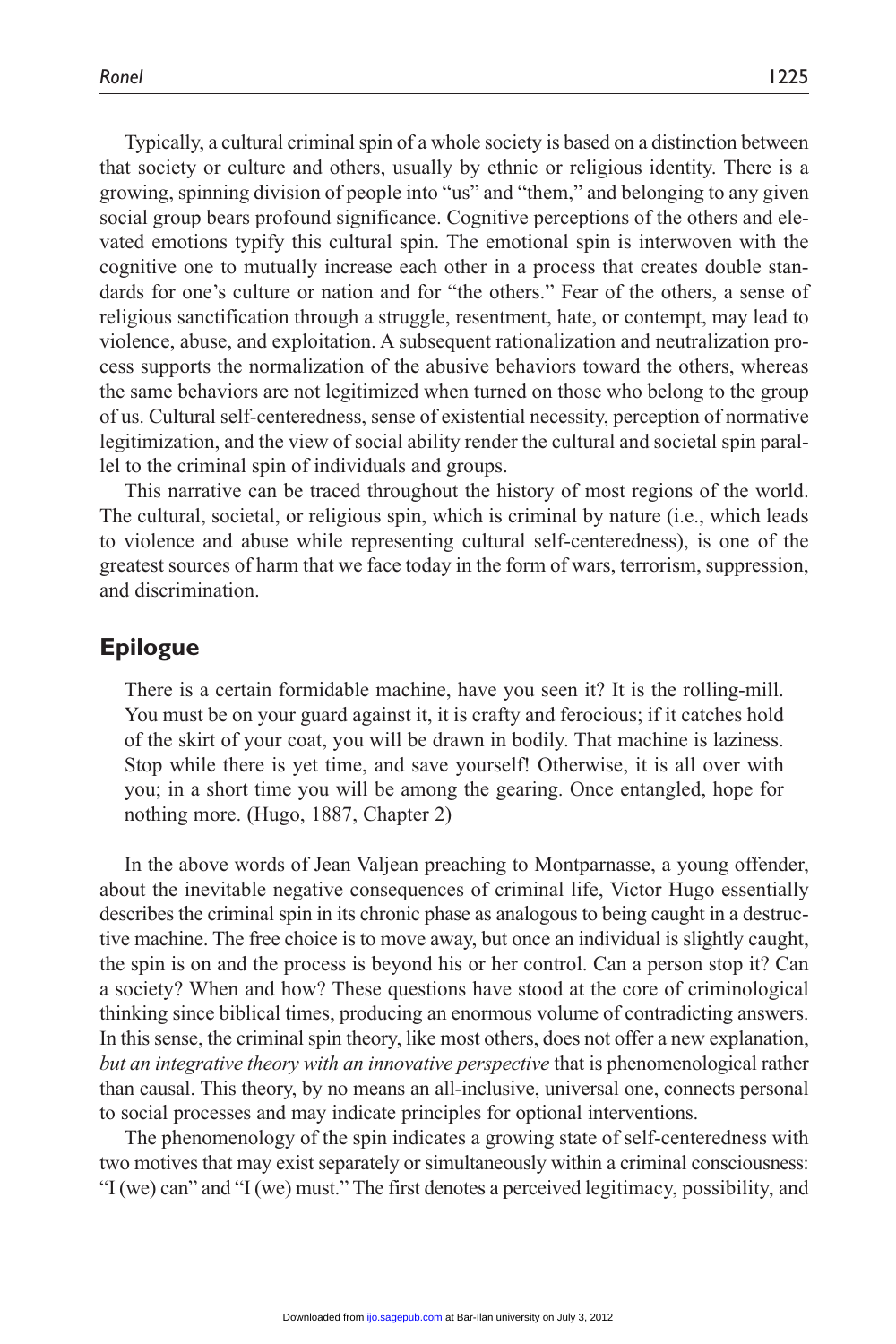capability to engage in desired self-centered, hedonistic, and/or criminal conduct. The second reflects a sense of existential threat and the belief that it must be removed by deviant or violent acts. These motives can function infrequently (acute phase) or frequently (chronic phase), within individuals, groups, or societies. The sources, causes, and development of these motives vary and may be subject to different explanations, based on different perspectives. Their phenomenological interpretation, however, offers a unifying consideration.

The discussion of the criminal spin is associated with issues of free choice and determinism. Phenomenology, including phenomenological criminology, treats individuals as nondeterministic, free-willed beings (Crewe & Lippens, 2009; Kockelmans, 1987). As a phenomenological theory, the criminal spin makes similar assumptions about the potential of free choice and thus deviates from positivistic, deterministic theories of criminology (e.g., the general theory of deviance or social learning theory).

However, the assumed human potential of free choice notwithstanding, the criminal spin theory adds a semi-deterministic component, namely, the spin itself and its phenomenology, which indicates the subsidence (at least temporarily) of free choice and the ability to exercise self-control. According to Levinas (2004), the human ethic of fulfilling one's potential for free choice involves intending outwards, toward the Other. In a discussion of the highest stage of moral reasoning, Kohlberg and Ryncarz (1990) present a comparable notion. The criminal spin theory, while making a similar assumption, focuses on cases where the opposite takes place. Individuals in a spin represent a reverse direction: that of a self-centered, inward intention toward relief of threat (I must) or gaining reward (I can). The narrowing of consciousness during the spin, as described, occurs when individuals with self-centered intentions undergo a semi-deterministic process that reduces their free choice and ability for self-control. Thus, an acute criminal spin is an experience, limited in time, of a growing surrender of free choice, a process that may progress into a life experience of chronic spin.

This also applies to groups and societies. Being part of a group or society in a spin heightens this experience further whenever an individual is involved in spin-like behavior. The spin process is a vicious cycle that contradicts the very human potential—as self-centeredness grows, the ability for free choice is narrowed (Ronel, 2000). In the words of Lewis (2005): "It is the magician's bargain: give up our soul, get power in return. But once our souls, that is, ourselves, have been given up, the power thus conferred will not belong to us. We shall in fact be the slaves and puppets of that to which we have given our souls" (p. 54).

Conversely, at any moment during a spin process, an individual may potentially decide differently and resume some degree of free choice and self-control, although this rarely happens by itself, as this theory describes. When an individual gets out of the spin, with the aid of an external agent or not, the potential for free choice is renewed. In this sense, the theory of the criminal spin offers an understanding that differs from that of more deterministic approaches. Going through a semideterministic phase is part of the condition of a self-centered spin and whenever this condition subsides, the semideterministic process subsides correspondingly. Again, this applies to groups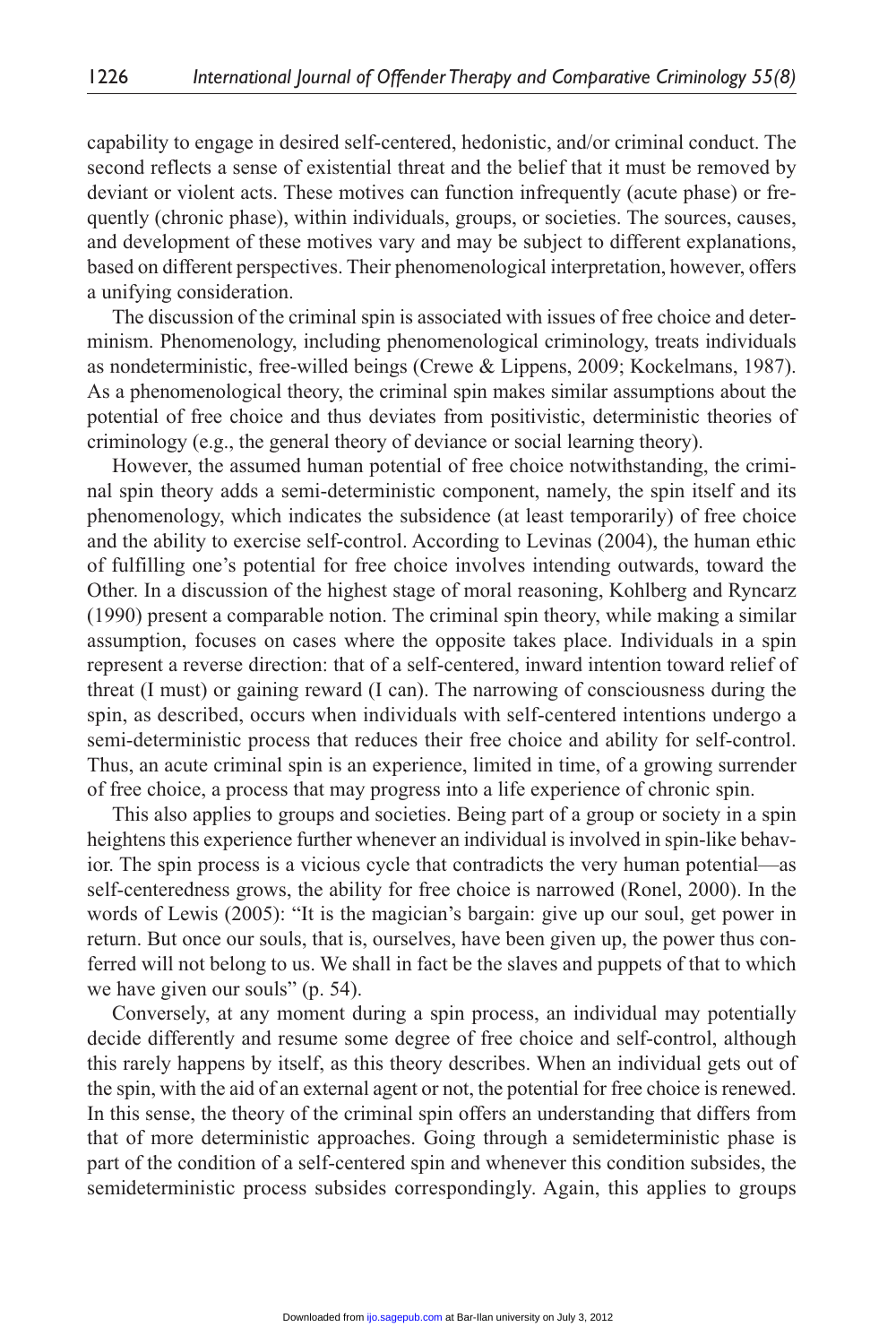and societies as well, although it is more complicated to transform group or societal consciousness compared with that of individuals. This indicates several pragmatic implications for intervention and research.

First, the criminal spin is detectable and predictable at the individual, group, community, or societal level. Criminologists and other agents of intervention may evaluate a criminal process and assess the level, nature, and degree of the spin process. The result of such an evaluation, at any level, may call for an appropriate intervention. For example, on the individual level it may call for a mandatory yet agreed treatment alternative, as in the field of addiction (Peyrot, 1982); on a neighborhood level, it may call for more appropriate policing (Weisburd et al., 2010; Wilson & Kelling, 1982). Second, detection of such a criminal spin indicates the relative intensity and level of intervention required. An external intervention is usually necessary, because the spin seems to be driven by inertia. To induce transformation of a spin process, the intervention should be immediate, intensive, noticeable, and stronger than the spin in question. However, too strong an intervention, which may be experienced as an inappropriate social reaction, is liable to ignite a spin-like interaction of the intervention agent with their target individuals. Third, it is worthwhile to disrupt the cycle of the spin as early as possible, before it reaches its self-preservation stage. Otherwise, the consequences may be inescapable. In many fields of intervention, there is a risk-assessment procedure (e.g., Dutton & Kropp, 2000). The ideas presented here suggest an additional aspect of risk assessment—assessment of the criminal spin, its magnitude, progress or coherence, and an intervention program based on such an assessment.

The recommendation of an external intervention that is stronger than the spin should not be interpreted as one that is only forceful (Ronel & Elisha, 2010). Research in criminology, as well as all other human sciences, generally oscillates between a humanistic-liberal approach and a more conservative one (Etzioni, 1997). Although the exertion of excessively forceful stress on a population may lead to a growing sense of "I (we) must," as some schools of criminology emphasize (Brotherton, 2008; S. Cohen, 1985; Horwitz, 1990), a reaction that is too soft may nourish a growing sense of "I (we) can" in a larger portion of the population (Newburn & Jones, 2007). Hence, any reaction, at any level, should balance between the two and compensate when needed, based on careful evaluation of social and personal factors that indicate the degree and nature of the given criminal spin.

I developed the criminal spin theory based on my clinical experience and observations, as well as previous literature. Further research is needed to enhance our understanding of the phenomenology of the spin. For example, it is important to define the different stages of the spin and the relative magnitude of its components. Another study might address the possibility of a mutual spin between a violent perpetrator and a victim and the possibility of a victimization spin. Future research may also link moral reasoning and being a spin. Finally, as the spin is presented in behavior and in the consciousness, their interrelationship should be further explored. To conclude, the criminal spin suggests a new, integrative theory; past studies support its assumptions and interpretations, but future studies are still needed to develop it further.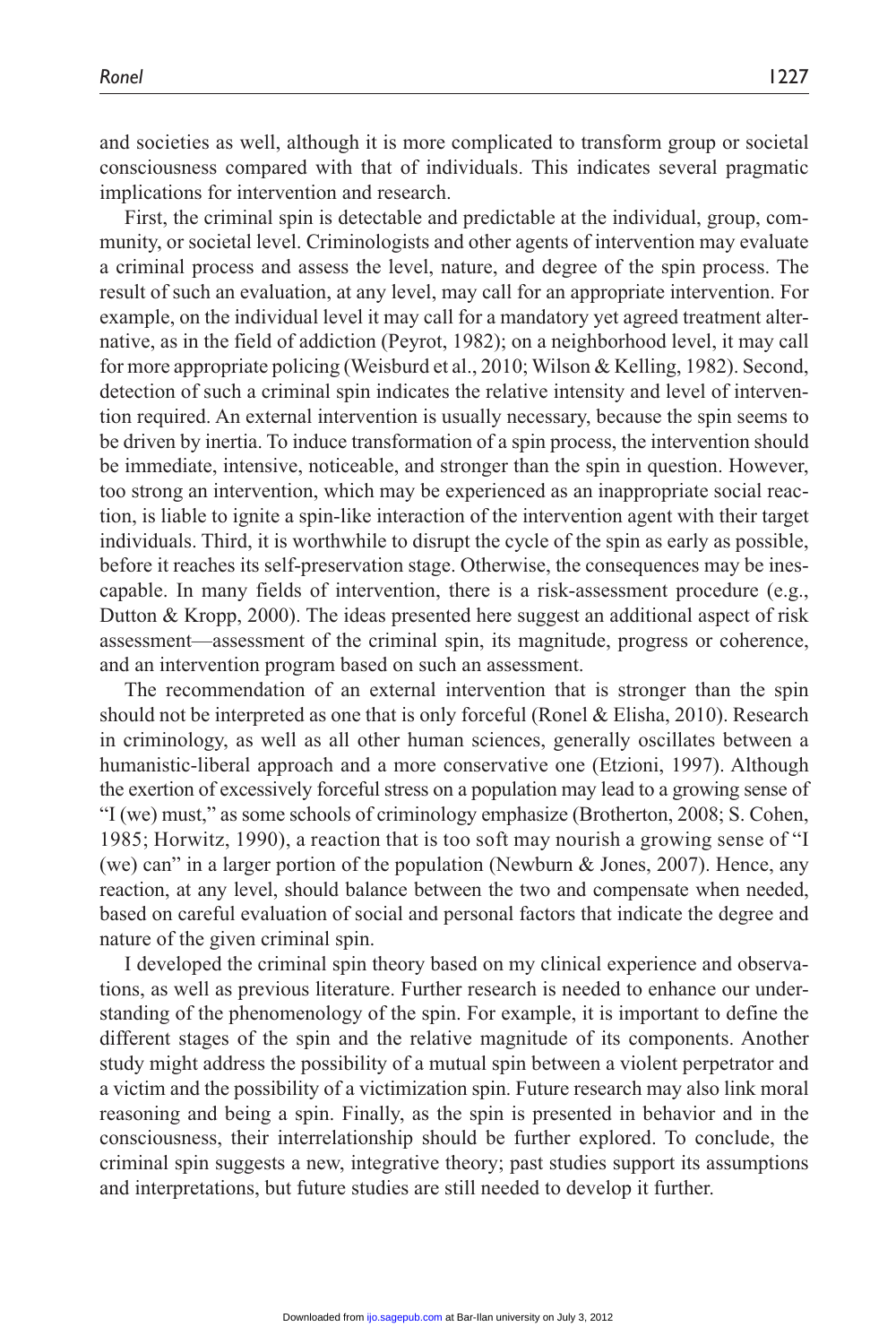#### **Declaration of Conflicting Interests**

The author(s) declared no conflicts of interests with respect to the authorship and/or publication of this article.

#### **Funding**

The author(s) received no financial support for the research and/or authorship of this article.

#### **References**

- Aebi, M. F., Killias, M., Aromaa, K., Aubusson, B. de C., Barclay, G., Gruszczyñska, B., . . . Tavares, C. (2006). *European sourcebook of crime and criminal justice statistics—2006*. The Hague, Netherlands: WODC. Retrieved from http://www.europeansourcebook.org/esb3 \_Full.pdf
- Agnew, R. (1994). The techniques of neutralization and violence. *Criminology, 32*, 555-580.
- Akers, R. L., & Jensen, G. F. (2006). The empirical status of social learning theory of crime and deviance: The past, present, and future. In F. Cullen, J. P. Wright, & K. R. Blevins (Eds.), *Taking stock: The status of criminological theory. Advances in criminological theory* (Vol. 15, pp. 37-76). New Brunswick, NJ: Transaction.
- Alcoholics Anonymous. (1952). *Twelve steps and twelve traditions*. New York, NY: AA World Service Office.
- Arrigo, B. A. (2001). Critical criminology, existential humanism, and social justice: Exploring the contours of conceptual integration. *Critical Criminology, 10*, 83-95.
- Athens, L. (2005). Violent encounters: Violent engagements, skirmishes, and tiffs. *Journal of Contemporary Ethnography, 34*, 631-678.
- Battin, S. R., Hill, K. G., Abbott, R. D., Catalano, R. F., & Hawkins, D. J. (1998). The contribution of gang membership to delinquency beyond delinquent friends. *Criminology, 36*, 93-115.
- Battin-Pearson, S. R., Thornberry, T. P., Hawkins, D. J., & Krohn, M. D. (1998). *Gang membership, delinquent peers, and delinquent behavior*. Washington, DC: U.S. Department of Justice, Office of Justice Programs.
- Becker, H. (1963). *Outsiders: Studies in the sociology of deviance*. New York, NY: Free Press.
- Bendixen, M., Endresen, I. M., & Olweus, D. (2006). Joining and leaving gangs: Selection and facilitation effects on self-reported antisocial behaviour in early adolescence. *European Journal of Criminology, 3*, 85-114.
- Blumstein, A., Cohen, J., & Farrington, D. P. (1988). Criminal career research: Its value for criminology. *Criminology, 26*, 1-35.
- Brotherton, D. C. (2008). Beyond social reproduction: Bringing resistance back in gang theory. *Theoretical Criminology, 12*, 55-77.
- Brown, T. C., Caplan, T., Werk, A., & Seraganian, P. (1999). The comparability of male violent substance abusers in violence or substance abuse treatment. *Journal of Family Violence, 14*, 297-314.
- Bruyn, S. T. (Ed.). (1966). *The human perspective in sociology*. Englewood Cliffs, NJ: Prentice Hall.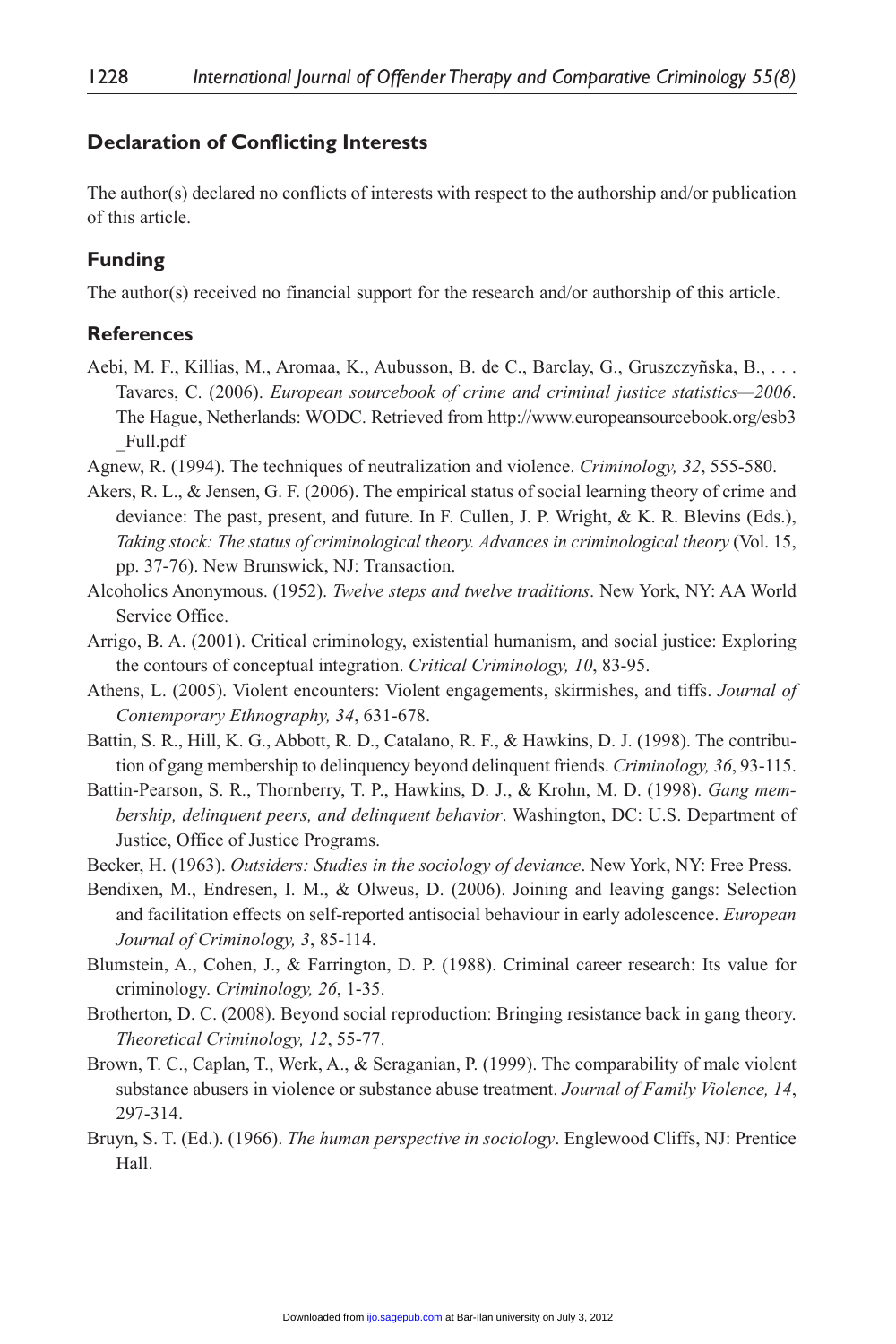- Bursik, R. J. J. (1988). Social disorganization and theories of crime and delinquency: Problems and prospects. *Criminology, 26*, 519-551.
- Clark, M. (2006). Commitment to crime: The role of the criminal justice system. *European Journal of Criminology, 3*, 201-220.
- Cohen, A. K. (1955). *Delinquent boys: The culture of the gang*. Glencoe, IL: Free Press.
- Cohen, S. (1985). *Visions of social control*. Cambridge, UK: Polity Press.
- Collins, J. (2001). *Good to great*. New York, NY: HarperCollins.
- Crewe, D., & Lippens, R. (2009). Introduction: Existentialism—freedom, being and crime. In R. Lippens & D. Crewe (Eds.), *Existentialist criminology* (pp. 1-11). Oxford, UK: Routledge-Cavendish.
- DeLisi, M. (2005). *Career criminals in society*. Thousand Oaks, CA: Sage.
- DeLisi, M., & Vaughn, M. G. (2008). The Gottfredson-Hirschi critiques revisited: Reconciling self-control theory, criminal careers, and career criminals. *International Journal of Offender Therapy and Comparative Criminology, 52*, 520-537.
- Denzin, N. K. (1984). *On understanding emotions*. San Francisco, CA: Jossey-Bass.
- Denzin, N. K. (1987). *Treating alcoholism*. Newbury Park, CA: Sage.
- Dostoevsky, F. M. (1961). *Crime and punishment* (Hebrew ed.). Tel Aviv, Israel: Hakkibutz Hameuchad.
- Dutton, D. G., & Kropp, P. R. (2000). A review of domestic violence risk instruments. *Trauma, Violence & Abuse, 1*, 171-181.
- Elkind, D. (1967). Egocentrism in adolescence. *Child Development, 38*, 1025-1034.
- Etzioni, A. (1997). *The new golden rule*. London, UK: Profile Books.
- Fagan, J., Wilkinson, D. L., & Davies, G. (2007). Social contagion of violence. In D. A. Flannery, A. T. Vazsonyi, & V. I. Waldman (Eds.), *The Cambridge handbook of violent behavior and aggression* (pp. 668-726). Cambridge, UK: Cambridge University Press.
- Farabee, D., Joshi, V., & Anglin, D. M. (2001). Addiction careers and criminal specialization. *Crime & Delinquency, 47*, 196-220.
- Farrington, D. P. (1995). The development of offending and antisocial behavior from childhood: Key findings from the Cambridge Study in Delinquent Development. *Journal of Child Psychology and Psychiatry, 36*, 929-964.
- Feld, S. L., & Straus, M. A. (1989). Escalation and desistance of wife assault in marriage. *Criminology, 27*, 141-161.
- Ferraro, K. J. (1988). An existential approach to battering. In G. T. Hotaling, D. Finkelhor, J. T. Kirkpatrick, & M. A. Straus (Eds.), *Family abuse and its consequences* (pp. 126-138). Newbury Park, CA: Sage.
- Gatti, U., Tremblay, R. E., Vitaro, F., & McDuff, P. (2005). Youth gangs, delinquency and drug use: A test of the selection, facilitation, and enhancement hypotheses. *Journal of Child Psychology and Psychiatry, 46*, 1178-1190.
- Geiger, B. (2006). Resistant strategies to abuse and domination crime, prostitution, drugs, and malingered insanity: Female offenders. *International Journal of Offender Therapy and Comparative Criminology, 50*, 582-594.
- Gibbs, J. C. (1991). Sociomoral developmental delay and cognitive distortion: Implications for the treatment of antisocial youth. In W. M. Kurtines & J. L. Gewirtz (Eds.), *Handbook of*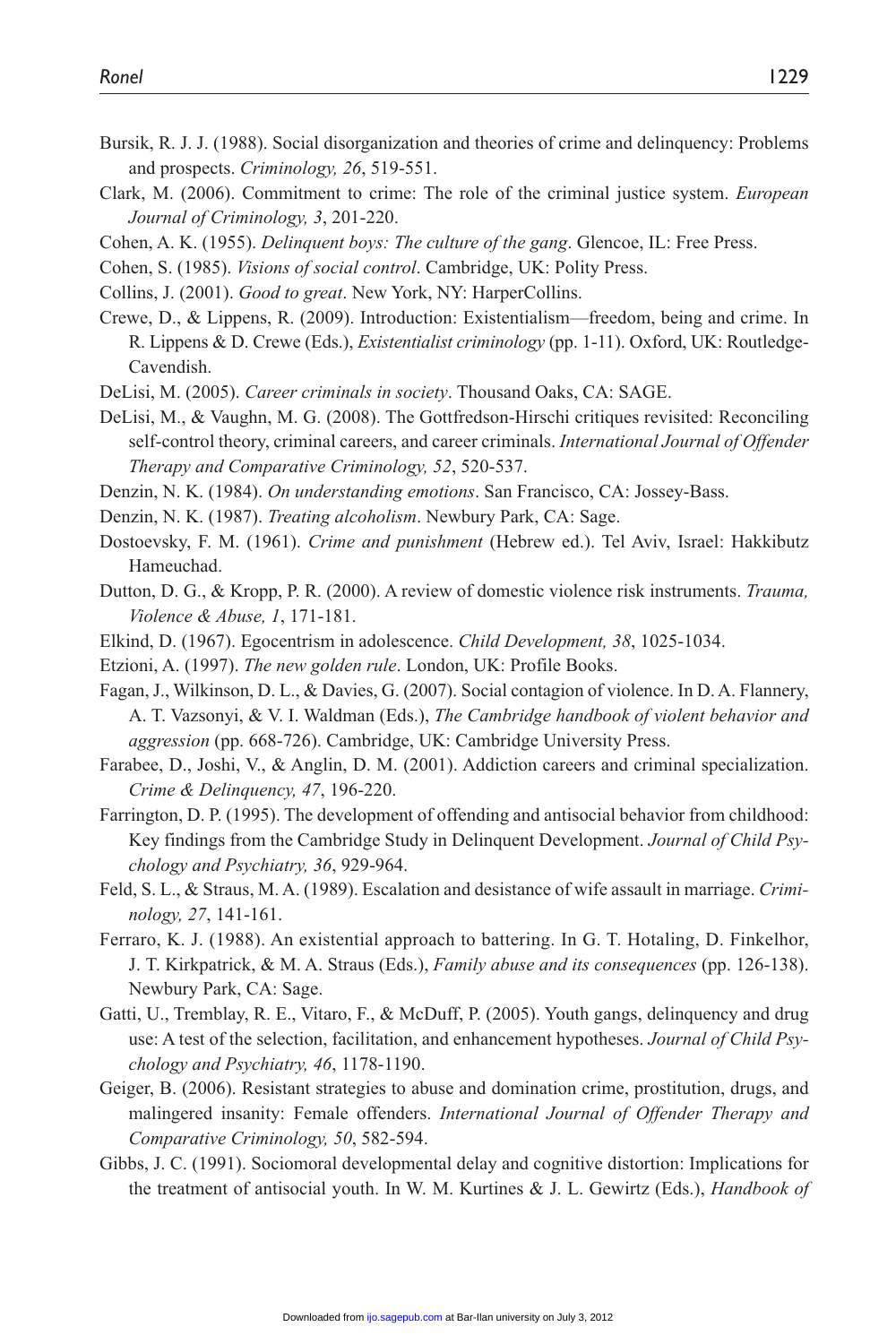*moral behavior and development: Vol. 3. Application* (pp. 95-110). Hillsdale, NJ: Lawrence Erlbaum.

- Gottfredson, D. C., Gottfredson, G. D., & Weisman, S. A. (2001). The timing of delinquent behavior and its implications for after-school programs. *Criminology and Public Policy, 1*, 61-80.
- Gottfredson, M. A., & Hirschi, T. (1990). *General theory of crime*. Stanford, CA: Stanford University Press.
- Hagan, J. (1988). *Modern criminology*. Singapore, Malaysia: McGraw-Hill.
- Halsey, M., & Young, A. (2006). "Our desires are ungovernable": Writing graffiti in urban space. *Theoretical Criminology, 10*, 275-306.
- Haney, C., & Zimbardo, P. G. (2009). Persistent dispositionalism in interactionist clothing: Fundamental attribution error in explaining prison abuse. *Personality and Social Psychology Bulletin, 35*, 807-814.
- Haslam, S. A., & Reicher, S. (2007). Beyond the banality of evil: Three dynamics of an interactionist social psychology of tyranny. *Personality and Social Psychology Bulletin, 33*, 615-622.
- Hay, C., & Forrest, W. (2006). The development of self-control: Examining self-control theory's stability thesis. *Criminology, 44*, 739-774.
- Hoffman, L. M. (1976). Empathy, role taking, guilt, and development of altruistic motives. In T. Lickona (Ed.), *Moral development and behavior: Theory, research, and social issues* (pp. 124-143). New York, NY: Holt, Rinehart & Winston.
- Hoffman, L. M. (1984). Empathy, its limitations, and its role in a comprehensive moral theory. In W. M. Kurtines & J. L. Gewirtz (Eds.), *Morality, moral behavior, and moral development* (pp. 177-192). New York, NY: John Wiley.
- Hornstein, H. A. (1991). Empathic distress and altruism: Still inseparable. *Psychological Inquiry, 2*, 133-135.
- Horwitz, A. V. (1990). *The logic of social control*. New York, NY: Plenum.
- Huff, R. C. (1998). *Comparing the criminal behavior of youth gangs and at-risk youths: Research in brief*. Washington, DC: U.S. Department of Justice, Office of Justice Programs, National Institute of Justice.
- Hugo, V. (1887). *Les misérables*. Retrieved from http://www.gutenberg.org/files/135/135-h/ 135-h.htm#2HCH0242
- Husserl, E. (1952). *Selected papers* (Hebrew ed.). Jerusalem, Israel: Magnes.
- Johnson, B. D. (1980). Toward a theory of drug sub-cultures. In D. J. Lettieri, M. Sayers, & H. W. Pearson (Eds.), *Theories on drug abuse: Selected contemporary perspectives* (pp. 110-119). Rockville, MD: National Institute on Drug Abuse. (Research Monograph 30)
- Johnson, L. M., Simons, R. L., & Conger, R. D. (2004). Criminal justice system involvement and continuity of youth crime: A longitudinal analysis. *Youth Society, 36*, 3-29.
- Katz, J. (2002). Start here: Social ontology and research strategy. *Theoretical Criminology, 6*, 255-278.
- Kilias, M. (2006). The opening and closing of breaches: A theory of crime waves, law creation and crime prevention. *European Journal of Criminology, 3*, 11-31.
- Klein, M. W. (1998). Street gangs. In M. Tonry (Ed.), *Crime and punishment* (pp. 111-132). Oxford, UK: Oxford University Press.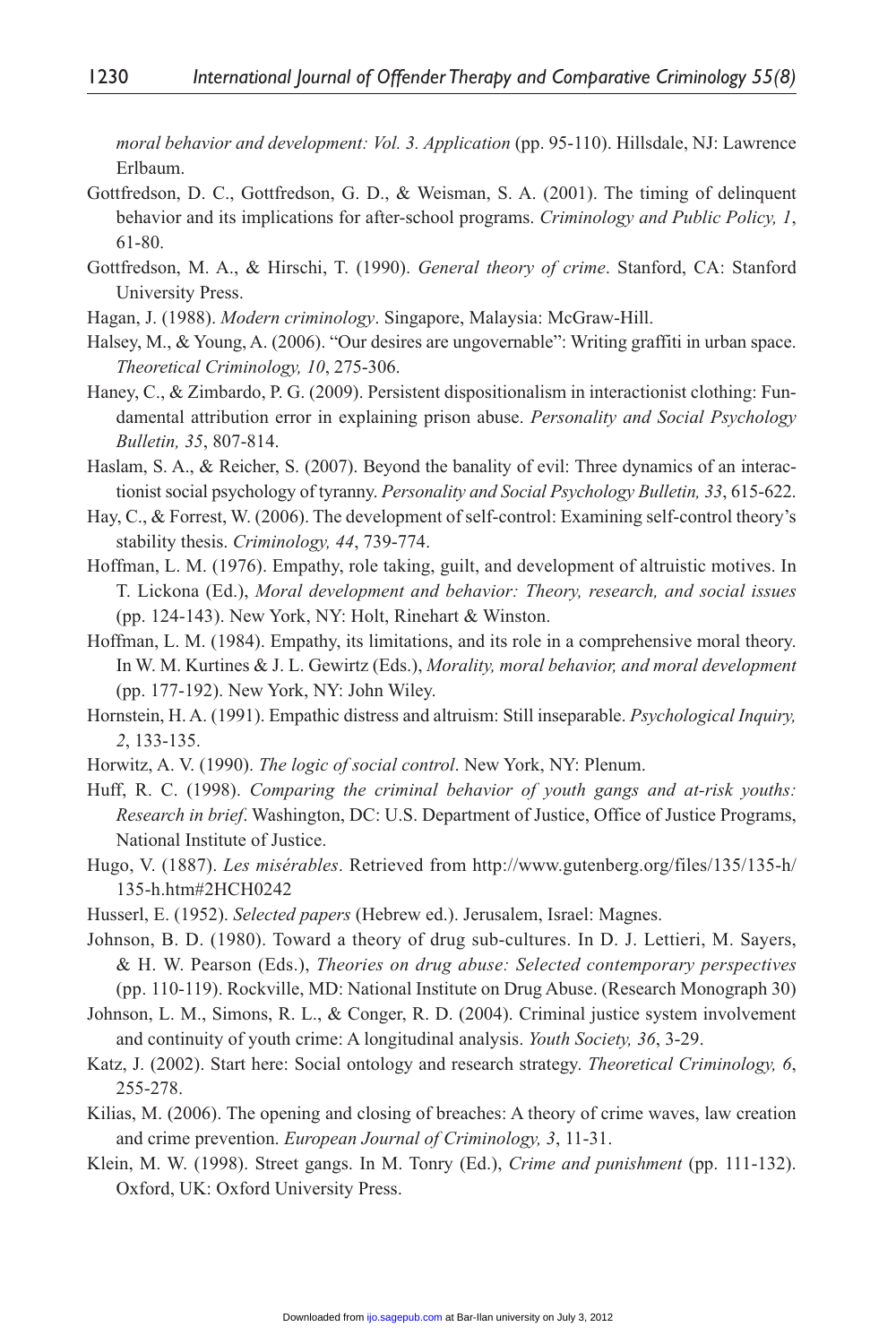- Kockelmans, J. J. (1987). Husserl's original view on phenomenological psychology. In J. J. Kockelmans (Ed.), *Phenomenological psychology* (pp. 3-29). Dordrecht, Netherlands: Martinus Nijhoff.
- Kohlberg, L., & Ryncarz, R. A. (1990). Beyond justice reasoning: Moral development and consideration of a seventh stage. In C. N. Alexander & E. J. Langer (Eds.), *Higher stages of human development* (pp. 191-207). New York, NY: Oxford University Press.
- Kurtz, E. (1982). Why A.A. works: The intellectual significance of Alcoholics Anonymous. *Journal of Studies on Alcohol, 43*, 38-80.
- Levinas, E. (2004). *Humanism of the other* (Hebrew ed.). Jerusalem, Israel: Bialik Institute.
- Lewis, C. S. (2005). *The abolition of man* (Hebrew ed.). Jerusalem, Israel: Shalem Press.
- Loeber, R., & Hay, D. (1997). Key issues in the development of aggression and violence from childhood to early adulthood. *Annual Review of Psychology, 48*, 371-410.
- Lopez, V. (2008). Understanding adolescent property crime using a delinquent events perspective. *Deviant Behavior, 29*, 581-610.
- Maiden, P. (1996). The incidence of domestic violence among alcoholic EAP clients before and after treatment. *Employee Assistance Quarterly, 11*(3), 21-46.
- Maruna, S. (1997, July). *Desistance and development: The psychosocial process of "Going Straight."* Paper presented at the British Criminology Conference, Queens University, Belfast.
- Maruna, S., & Mann, R. E. (2006). A fundamental attribution error? Rethinking cognitive distortions. *Legal and Criminological Psychology, 11*, 155-177.
- Matza, D. (1969). *Becoming deviant*. Englewood Cliffs, NJ: Prentice Hall.
- Minor, W. (1984). Neutralization as a hardening process: Considerations in the modeling of change. *Social Forces, 62*, 995-1019.
- Muftić, L. R. (2009). Macro-micro theoretical integration: An unexplored theoretical frontier. *Journal of Theoretical and Philosophical Criminology, 1*(2), 33-71. Retrieved from http:// www.jtpcrim.org/July%20Articles/Macro-Micro-Theoretical-Integration-An-Unexplored-Theoretical-Frontier.pdf
- Murphy, D. S., & Robinson, M. B. (2008). The Maximizer: Clarifying Merton's theories of anomie and strain. *Theoretical Criminology, 12*, 501-521.
- Nagin, D. S., Farrington, D. P., & Moffitt, T. E. (1995). Life-course trajectories of different types of offenders. *Criminology, 33*, 111-139.
- Newburn, T., & Jones, T. (2007). Symbolizing crime control: Reflections on zero tolerance. *Theoretical Criminology, 11*, 221-243.
- Peyrot, M. F. (1982). *The social organization of community based drug abuse treatment* (Unpublished doctoral dissertation). University of California, Los Angeles.
- Piquero, N. L., Schoepfer, A., & Langton, L. (2008). Completely out of control or the desire to be in complete control? How low self-control and the desire for control relate to corporate offending. *Crime & Delinquency*. Advance online publication. doi:10.1177/0011128708325052
- Polizzi, D., & Arrigo, B. A. (2009). Phenomenology, postmodernism, and philosophical criminology: A conversational critique. *Journal of Theoretical and Philosophical Criminology, 1*, 113-145. Retrieved from http://www.jtpcrim.org/July%20Articles/Phenomenology-Postmodernism-And-Philosophical-Criminology-A-Conversational-Critique.pdf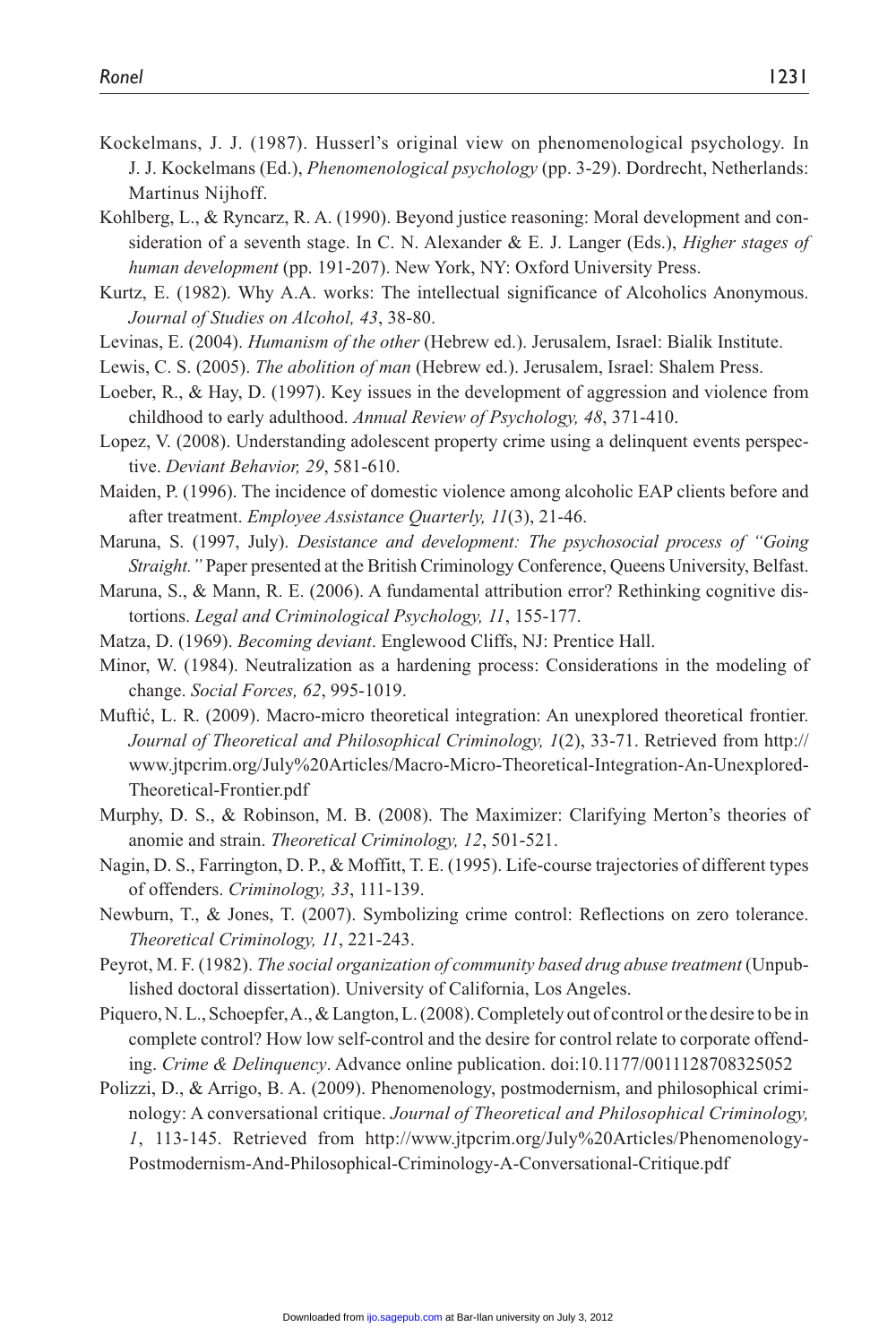- Porter, L. E., & Alison, L. J. (2006). Examining group rape: A descriptive analysis of offender and victim behaviour. *European Journal of Criminology, 3*, 357-381.
- Presser, L. (2009). The narratives of offenders. *Theoretical Criminology, 13*, 177-200.
- Rai, N. (2008). Criminal victimization and social networks in India. In N. Ronel, K. Jaishankar, & M. Bensimon (Eds.), *Trends and issues in victimology* (pp. 242-263). Newcastle upon Tyne, UK: Cambridge Scholars Publishing.
- Reinikainen, J. (2005). The golden rule and the requirement of universalizability. *Journal of Value Inquiry, 39*, 155-168.
- Robbers, M. L. P. (2009). Lifers on the outside: Sex offenders and disintegrative shaming. *International Journal of Offender Therapy and Comparative Criminology, 53*, 5-28.
- Ronel, N. (2000). From self-help to professional care: An enhanced application of the 12-step program. *Journal of Applied Behavioral Science, 36*, 108-122.
- Ronel, N., & Elisha, E. (2010). A different perspective: Introducing positive criminology. *International Journal of Offender Therapy and Comparative Criminology*. Advance online publication. doi:10.1177/0306624X09357772.
- Ronel, N., & Libman, G. (2003). Eating disorders and recovery: Lessons from Overeaters Anonymous. *Clinical Social Work Journal, 31*, 155-171.
- Ronel, N., & Tim, R. (2003). Grace therapy: Meeting the challenge of group therapy for male batterers. *Clinical Social Work Journal, 31*, 63-80.
- Schuerman, L., & Kobrin, S. (1986). Community careers in crime. *Crime and Justice, 8*(Communities and Crime), 67-100.
- Shoam, S. G., Adad, M., & Rahav, G. (2004). *Criminology* (Hebrew ed.). Tel Aviv, Israel: Schocken.
- Sutherland, E. R., & Cressey, D. R. (1974). *Criminology* (9th ed.). Philadelphia, PA: J.B. Lippincott.
- Sykes, G. M., & Matza, D. (1957). Techniques of neutralization: A theory of delinquency. *American Journal of Sociology, 22*, 664-670.
- Terry, C. (1996, March). Drug addiction, criminality and Narcotics Anonymous: Thoughts toward a new way of thinking. Paper presented at the Academy of Criminal Justice Sciences Conference, Las Vegas, NV.
- Tiebout, H. M. (1954). The ego factors in surrender in alcoholism. *Quarterly Journal for Studies on Alcohol, 15*, 610-621.
- Timor, U. (2001). Balagan: Delinquency as a result of the lack of a center of norms and consciousness. *International Journal of Offender Therapy and Comparative Criminology, 45*, 730-748.
- Topalli, V. (2005). When being good is bad: An expansion of neutralization theory. *Criminology, 43*, 797-835.
- Tracy, P. E., Kempf-Leonard, K., & Abramoske-James, S. (2009). Gender differences in delinquency and juvenile justice processing: Evidence from national data. *Crime & Delinquency, 55*, 171-215.
- Ulmer, J. T., & Spencer, W. J. (1999). The contributions of an interactionist approach to research and theory on criminal careers. *Theoretical Criminology, 3*, 95-124.